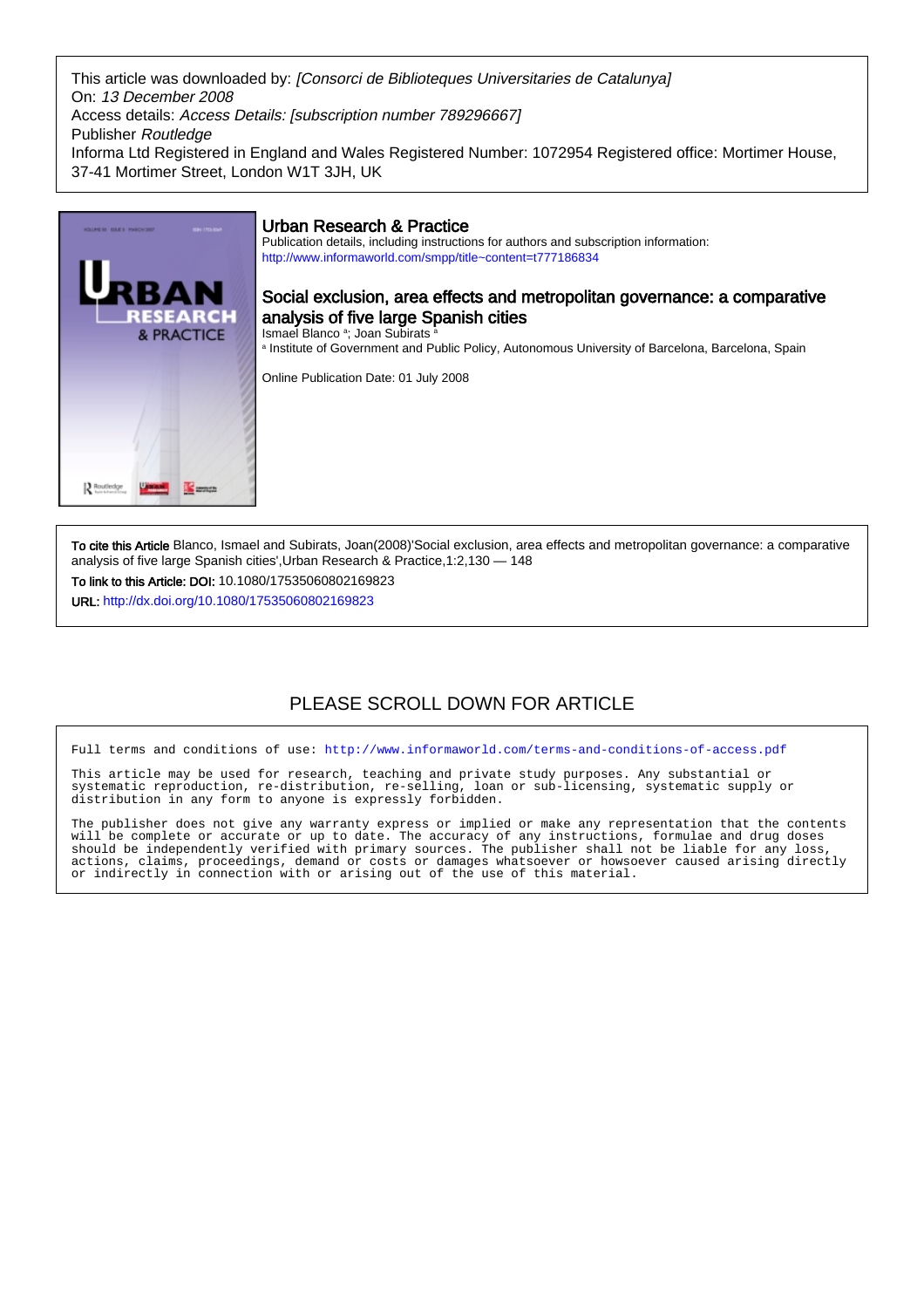

# RURP 1753-5069 1753-5077Urban Research & Practice, Vol. 1, No. 2, Aug 2008: pp. 0–0 Practice **Social exclusion, area effects and metropolitan governance: a comparative analysis of five large Spanish cities**

Ismael Blanco\* and Joan Subirats

*Institute of Government and Public Policy, Autonomous University of Barcelona, Barcelona, Spain*

As a first step towards the exploration of the particularities urban social exclusion in Spain, the research presented here evaluates the significance of the urban territorial factor at neighbourhood level in order to develop relevant conclusions for the design of urban policies. After comparing the structure and dynamics of socio-spatial inequalities in five large Spanish cities (Madrid, Barcelona, Bilbao, Seville and Murcia), we analyse how different disadvantaged neighbourhoods – inner city districts and peripheral housing estates – affect the life trajectories of different vulnerable social groups: long-term unemployed males, undocumented immigrants, single mothers, old people living alone and young people with a low education level and job problems. We identify the existence of significant differences between inner city districts and peripheral housing estates regarding the way they affect the life chances of their inhabitants. Furthermore, we show how different social groups are unequally affected by the characteristics of the neighbourhood in which they live. This all leads us to stress the importance of urban public policies being sensitive to the diversity of sociospatial conditions of cities.

**Keywords:** social exclusion; area effects; disadvantaged neighbourhoods; territorial opportunity structures; urban policy

To what extent are vital opportunities conditioned by the place where one lives? More specifically, is living in one area or another, in itself, a determining factor? Which territorial scale most directly influences our life course? What are the most decisive aspects of a territory? And, above all, how significant is all this from the point of view of the design of urban policies? Such questions, aroused by the debate on so-called area effects or neighbourhood effects, have spurred a great deal of literature over the last few years, particularly in fields such as sociology and urban geography. Although it is not a new debate, the present economic restructuring processes and changes in welfare states, together with further transformations related to social networks, affiliation and reciprocity trends, are laying the foundations for the emergence of new situations of socio-spatial exclusion. This in turn requires a reappraisal of the debate on the area dimensions of poverty and urban deprivation.

Globalisation and processes associated with economic restructuring have exposed cities to strong socio-spatial fragmentation pressures (Sassen 2000; Marcuse and Van Kempen 2000). Individualisation processes and the consequent erosion of affiliation and reciprocity trends are weakening the communitarian fabric; together, these developments have largely destroyed more traditional economic, social and community structures in the most deprived urban areas (Wacquant and Wilson 1993). National welfare states have reacted differently to these

ISSN 1753-5069 print/ISSN 1753-5077 online © 2008 Taylor & Francis DOI: 10.1080/17535060802169823 http://www.informaworld.com

<sup>\*</sup>Corresponding author. Email: Ismael.Blanco@uab.cat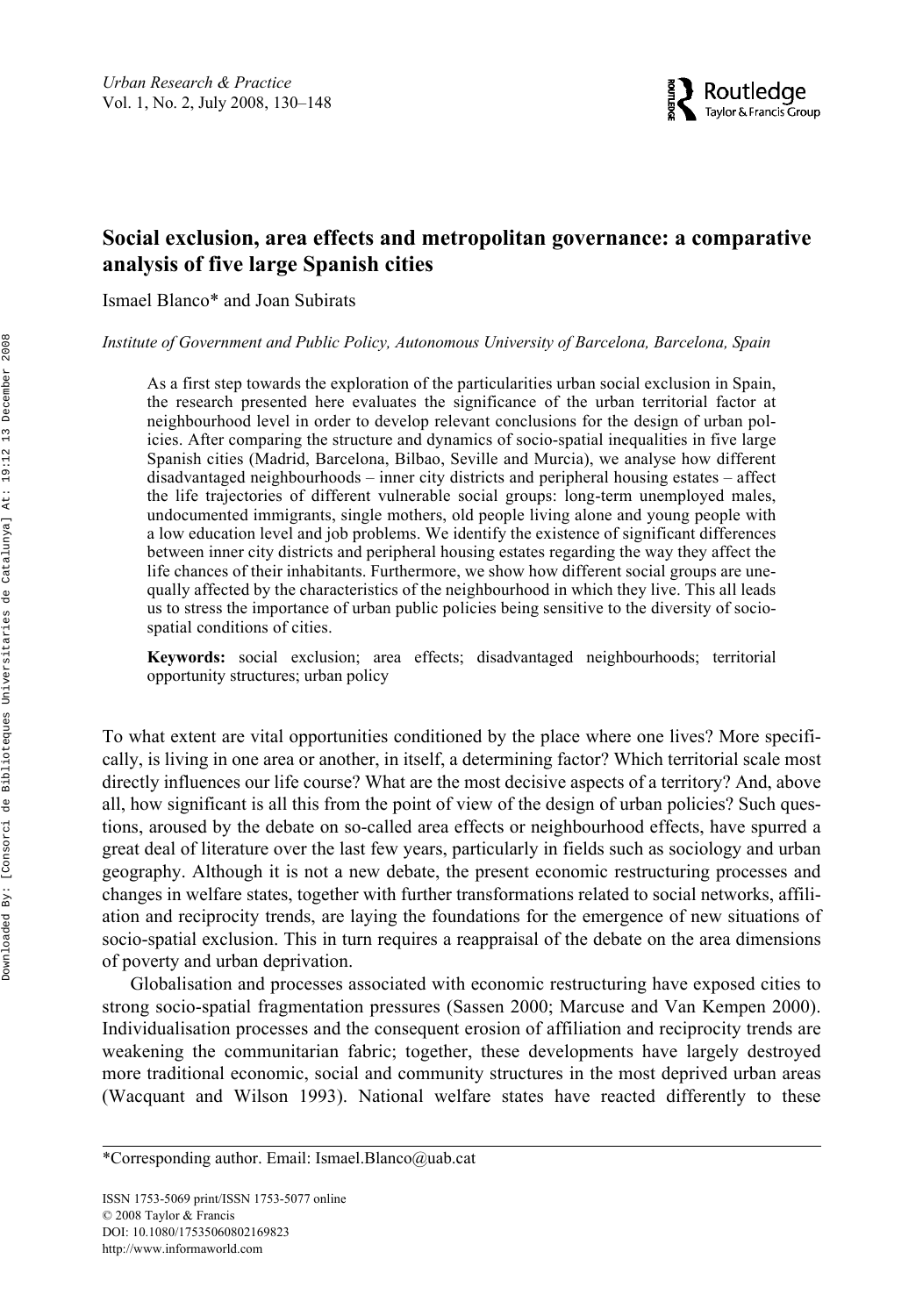processes of change; but on the whole they have been weakened, and are therefore less able and willing to maintain the levels of social cohesion achieved in the past (Musterd and Ostendorf 1998). All in all, throughout the European urban geography the number of notorious areas, or areas with a bad reputation, is on the rise, territorially expressing the growing separation between the lifestyles of mainstream society and those of groups that suffer from the greatest concentration of deprivation.

Such considerations on the spatial dimension of poverty and social exclusion have been long established in the United States, where the Chicago School, with its ecological focus, was created and where, more recently, the emergence of an 'underclass' was theoretically postulated and widely considered as a reality. An underclass is defined in the following terms: a product and a victim of the socio-spatial polarisation processes produced by economic restructuring; spatially concentrated in the inner cities, separated from urban suburban areas where employment is still available; and supposedly characterised by certain values and attitudes that hinder social integration (Wilson 1987, Massey and Denton 1993). The North American thesis of the dual city and the underclass have generally not been adopted in Europe, where the presence of a stronger welfare state seems to have restrained the dynamics of polarisation, subsequently adding complexity to its socio-spatial geography (Musterd and Ostendorf 1998). However, it has also been in Europe that an intense debate has addressed the factors determining the different socio-spatial urban configurations and the area effects of processes of social exclusion and inclusion upon the most vulnerable urban groups.

Starting from one of the most recent and significant investigations undertaken at a European scale on such matters, $<sup>1</sup>$  the Institute of Government and Public Policy of the Autonomous</sup> University of Barcelona led a triennial research project (2007–2010), here summarised, on the processes of urban social exclusion in Spain and its neighbourhood dimension. It is intended to be an initial, exploratory investigation. Although the debate on area effects is well established in other European countries, in Spain it has hardly been discussed until recently. The lack of local comparative studies on the matter has frequently caused the uncritical importation of theories formulated in English-speaking contexts or in other European countries. As a first step towards the exploration of the particularities of Spain's urban social exclusion, the research presented here has the fundamental aim of evaluating the significance of the urban territorial factor at a neighbourhood level in order to infer relevant conclusions for the design of public urban policies.

The structure of this article corresponds with the main phases the investigation has followed. We firstly explore the theoretical debate concerning the territorial dimension of social exclusion and we make clear our position, conceiving a neighbourhood as a Territorial Opportunity Structure (TOS). Secondly, we briefly explain the methodological options and analytical tools used in the investigation. We then begin the exposition of the results by identifying the main urban transformation dynamics for the five cities studied – Madrid, Barcelona, Seville, Bilbao and Murcia – pointing out the emergence of new social risk factors associated with such dynamics of change. We then proceed to the central part of the investigation. We analyse, for each city, the structural characteristics of two of its most deprived neighbourhoods, one with the profile of a degraded historical centre and the other of a segregated urban suburb, followed by an analysis of the interaction between the different vulnerable social groups in the territory. Finally, we close the article with a short section of conclusions, aiming to highlight the possible implications of the investigation for the formulation of public urban policies.

# **Local welfare regimes and territorial opportunity structures**

The decisiveness of the impact of territory on people's vital opportunities is obvious when we consider wider territorial scales such as continents or countries. North–South inequalities cause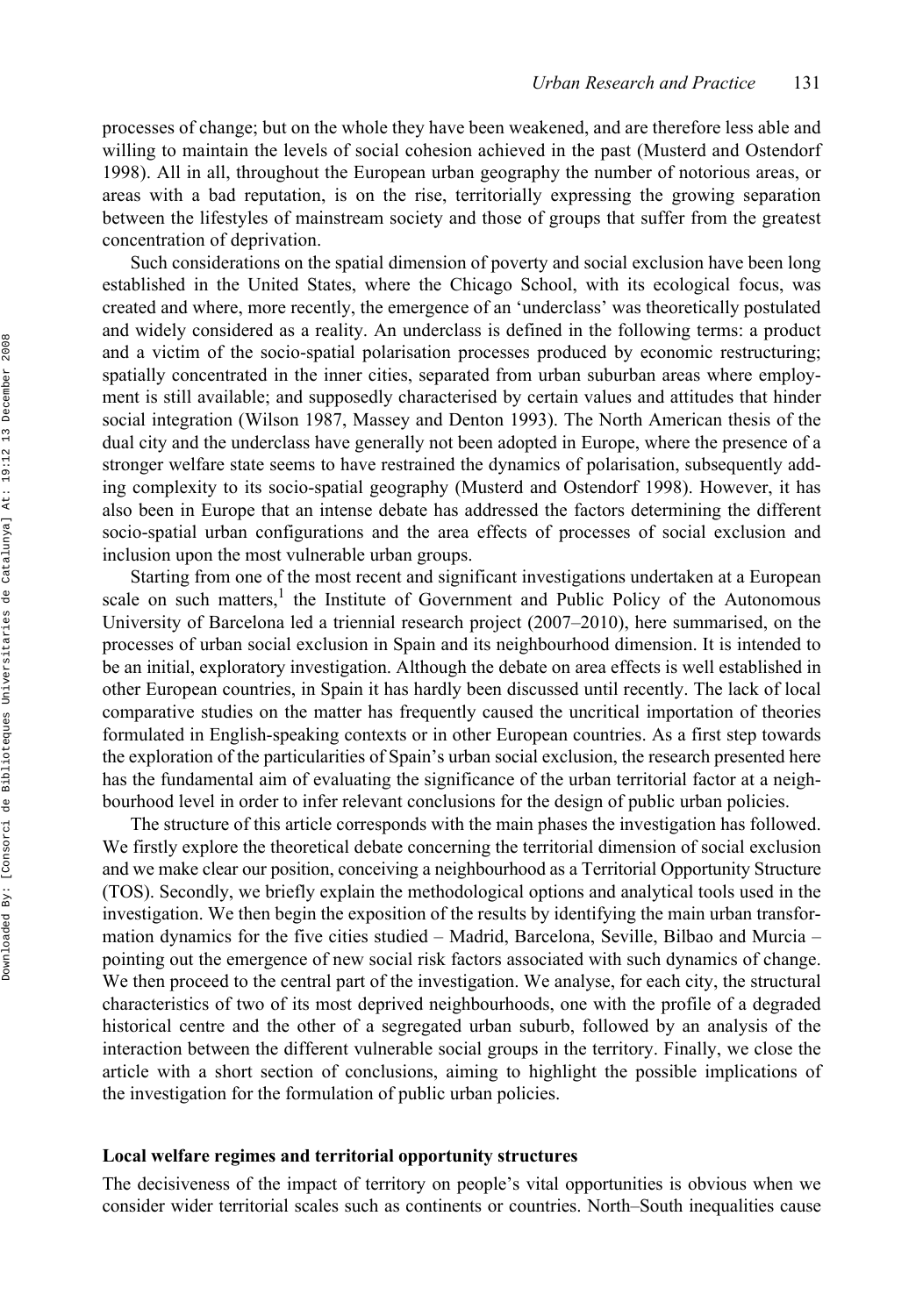intercontinental migration movements of people aiming to improve their life chances simply by moving to a 'richer' region that supposedly offers more personal welfare opportunities. In Europe, the different configurations known as 'welfare regimes' (Esping-Andersen 1990) produce results that are clearly differentiated from the perspective of social cohesion and the welfare of the population of their respective countries. Even within a nation, interregional inequalities are usually significant. In Spain, for example, there is quite a clear relationship between the different configurations of the so-called autonomous welfare regimes and the extent and intensity of the processes of social exclusion in the different autonomous governing units (Gallego *et al.* 2003). This effect is acknowledged to the extent that the debate in Spain is currently focused on whether the decentralisation of social policies has aggravated certain patterns of inequalities between territories.

When incorporating the local level it becomes more difficult to identify the decisiveness of the territorial factor, although this does not mean it is nonexistent. The disparities between cities are usually important and caused by a series of factors such as the specific dynamics of the metropolitan economy, the unequal territorial impact of social-demographic changes such as immigration or ageing, as well as the type of public policies developed by local governments, depending on their respective levels of political autonomy. The current restructuring processes of the welfare state have obliged central government to progressively delegate their former institutional monopoly in the design of welfare policies to private organisations (both profit- and non-profit-based) and to local governing bodies, all these acquiring new roles and prominence (Rhodes 1994). Therefore, we may expect the impact of local factors upon the well-being and urban social cohesion levels of the population also to have increased. More specifically, the concept of local welfare regimes points out that the relative weight and the type of articulations carried out in each territory between the four basic agents producing social welfare – the market, public authorities, social and communitarian networks, and family and kinship networks – affect the level of social inequality and its spatial expression in the city (Minguione 2003). From the more specific perspective of public policies, elements such as public leadership, the level of cooperation between the different local actors, and the level of integration developed within such urban policies seem to be key elements emerging from the dynamic of complex urban social problems (Blanco and Gomà 2002).

All in all, living in one city or another seems to be an element that significantly structures an individual's opportunities to access public welfare provision (e.g. security, environmental quality, culture or education). Nevertheless, how may we establish a similar hypothesis for the neighbourhoods of a city? To what extent is a life course significantly conditioned by the neighbourhood where each individual is born, grows up, or currently lives? This is the basic question formulated by the literature on area or neighbourhood effects. More concretely, the literature has, in general, been focused on the significance of the neighbourhood factor for processes of social exclusion, without taking into account the same issue in other areas inhabited by people with more resources. In other words, attention has been focused on exploring the extent to which the simple fact of living in a deprived area negatively affects the life chances of the most vulnerable groups, implying that the neighbourhood is not a mere container of socially vulnerable population, but in itself a factor that exposes such groups to a major component of social risk.

A number of investigations have sought to demonstrate the relationship between the microterritorial variable and multiple aspects of an individual's life course, such as the position occupied in the labour market, the educational trajectory, the probability of victimisation, or health conditions and consequent life expectancy (Atkinson and Kintera 2001, Buck 2001, Andersson 2001). Beyond the methodological debate that focuses on demonstrating the correlation between these types of variables, in our opinion the most interesting debate concerns the mechanisms underlying such correlations. A predominant tendency in the sociological literature emphasises supposedly negative consequences brought about by the spatial concentration of poverty. According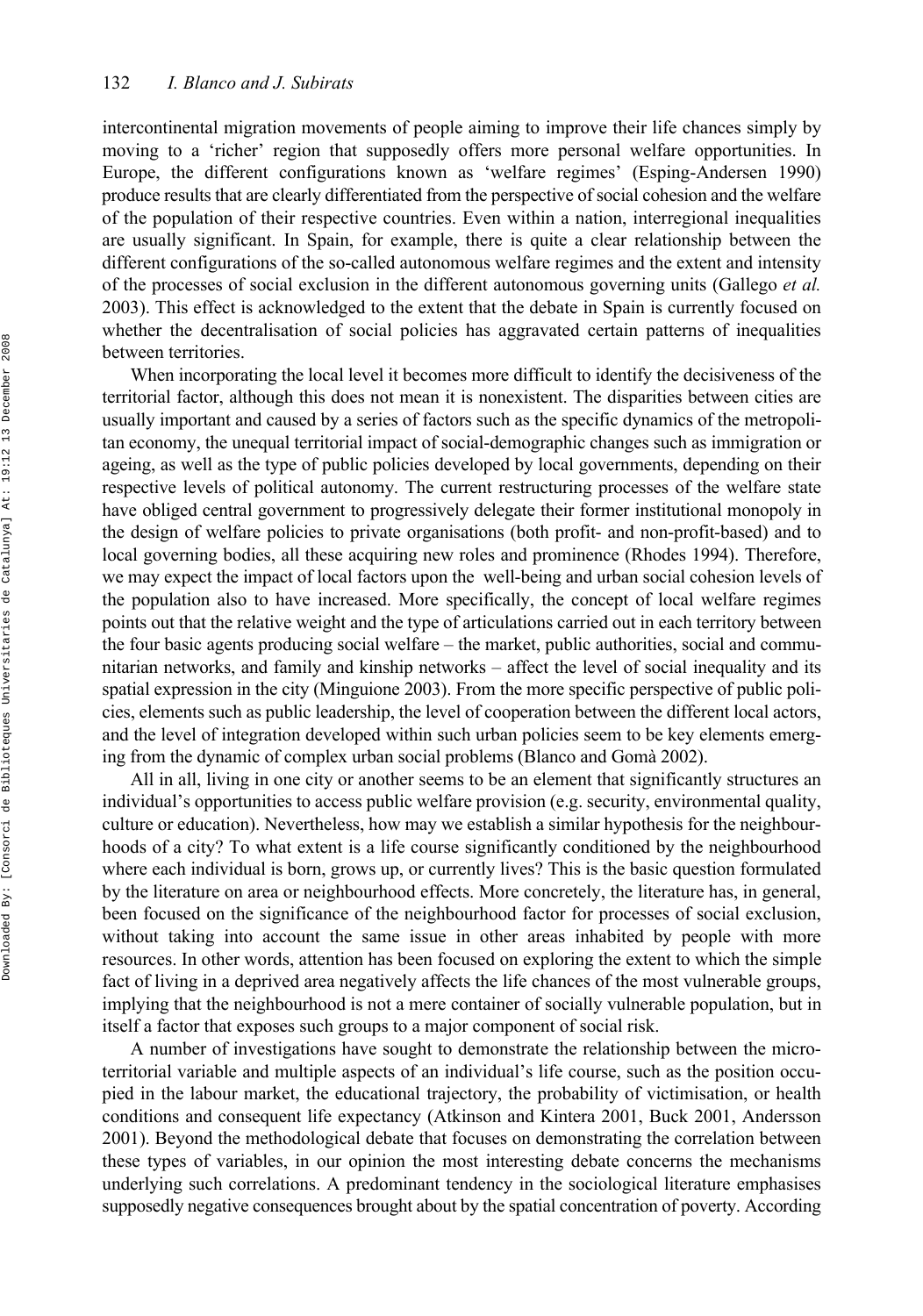to such an interpretation, the neighbourhood's social homogeneity condemns its inhabitants to interact exclusively, or mainly, with people whose values and attitudes result in negative effects for social integration, producing some sort of 'contagion effect' nourishing the reproduction of the so-called 'culture of poverty' (Lewis 1966, Murray 1990).

This type of dynamic may be clearly observed in secondary processes of socialisation in children and teenagers, fundamentally those occurring at school or within networks of friendship. If this is definitely the main mechanism through which area effects act, as is commonly supposed by certain academic approaches and public institutions, then the recipe for public policy to counteract such effects is to change the 'social mix' of an area (Atkinson 2005). The policies of regeneration of some European historical centres, such as those carried out in Barcelona, have tried to publicly legitimise themselves on the basis of the intention to avoid or hold back supposed gentrification tendencies and to generate new dynamics favouring 'social mix', taking for granted that such a 'mix' would automatically generate positive effects upon the opportunities for social development of the most vulnerable part of the population.

From our point of view, territorial segmentation and social homogeneity undoubtedly generate negative urban dynamics, opposed to the idea of the city as a space of cohabitation between strangers (Jacobs 1961) and, therefore, from the perspective of regulations, we find relevant those policies oriented to the promotion of diversity and contact between varied and unequal groups. However, as Andersson (2001) warns, the geographical concentration of the rich is usually stronger than that of the poor, and therefore the aims for mix are far more to the point when set out within rich areas than those in poorer ones. In any case, we consider insufficient any approaches to area affects that consider only cultural or behaviour variables.

Starting from the classical distinction established by Manski (2000), we may differentiate between two types of area effects. On one hand, those related to the social atmosphere in the area and its own social composition, called 'contextual' and 'endogenous' effects by Manski. On the other hand, there are effects related to territorial access to public welfare provisions such as employment, leisure, public areas, facilities and quality public services – defined by the author as 'correlated' effects. In this way, the first type of effects emphasises the cultural and behavioural dimension within the exposure to social risk, whereas the second type reminds us that the degradation of deprived neighbourhoods and its negative impact upon the population's life chances has a lot to do with the public and commercial agents marginalising these neighbourhoods or not assisting them in proportion to their needs.

We conceive the concept of a neighbourhood as a TOS, an approach adopted by the URBEX project referred to above (see Musterd *et al*. 2006); this offers a richer and more complex interpretation than others that are strictly behavioural. According to this approach, the neighbourhood configures a structure of opportunities determined by the space where a market sphere (economic-productive), a social-communitarian sphere (reciprocity) and a public authority sphere (redistribution) acquire specific characteristics. From this point of view, the impact of area effects upon individuals' life courses could be explained, for example, by the quality of the infrastructure and the public transport system connecting the neighbourhood to the metropolitan central areas; the adequacy and quality of health, social, cultural and educational services in the neighbourhood or its surroundings; the existence of employment opportunities in the territory, or at least the absence of labour market marginalising behaviour because of the area of residence (address effects); the density and energy level of mutual cooperation and supporting networks between people, and so on. Of course, all of these factors operate concurrently.

Such variables orientate urban policies in a direction that differs from approaches that focus on altering the social composition of poor neighbourhoods. This necessarily leads them to adopt a more sensitive approach to the territorial particularities of social exclusion, in order to develop a more integrated perspective oriented to facilitating the participation of the different local agents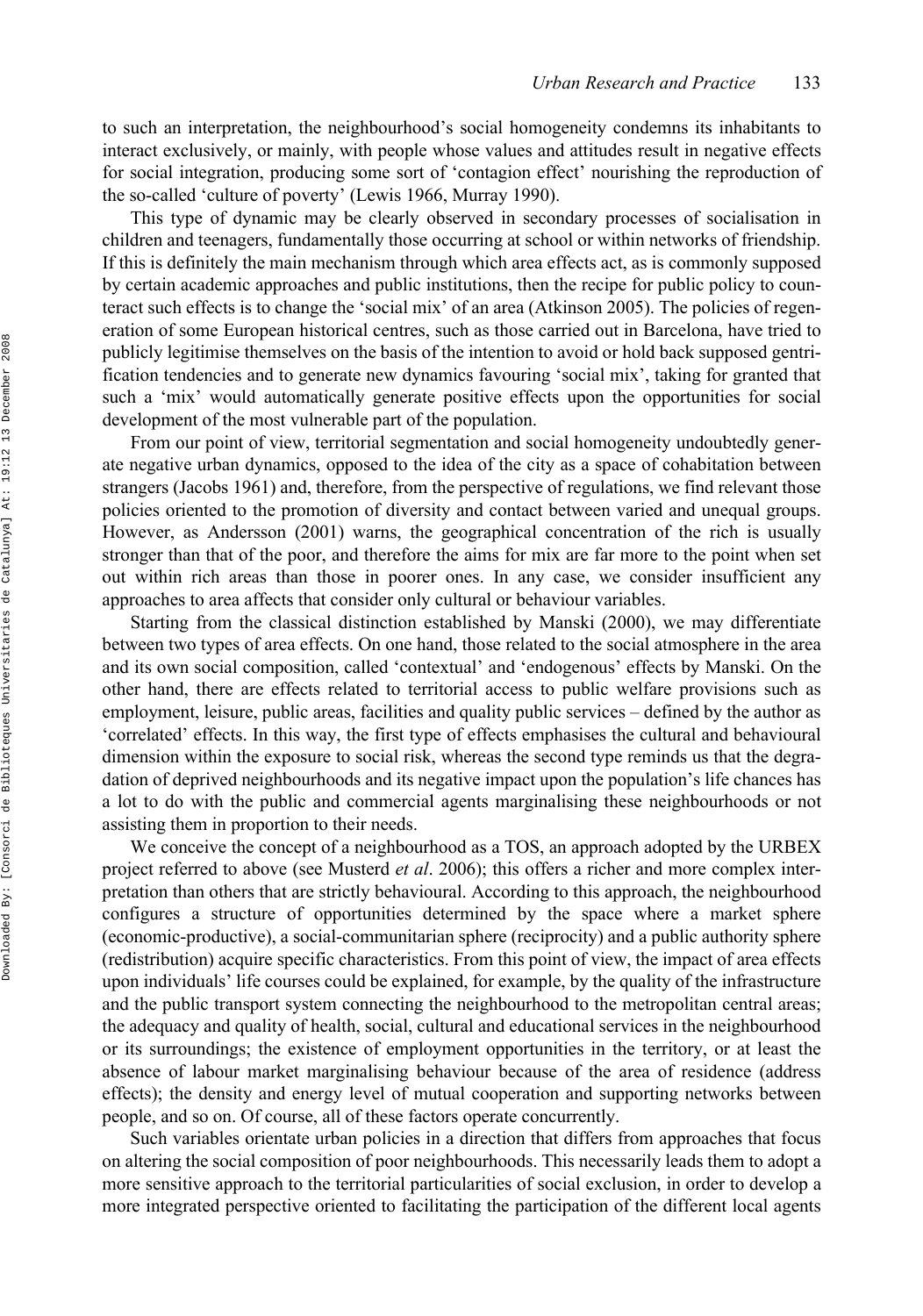able to generate well-being in the neighbourhood. Above all, we would like to take into consideration that a policy promoting equal opportunities must recognise the elements of advantage and disadvantage that, in this case, each territorial location provides or denies to its inhabitants.

#### **Analytical options and methodology**

As pointed out in the introduction, the research project presented here has been structured into three main analytical levels; the first two are contextual, and the third is central for the aims of the investigation.

Firstly the study analyses the evolution of five cities – Madrid, Barcelona, Seville, Bilbao and Murcia – over the last three decades, from the point of view of their urban development, socio-demographic and economic-productive transformations, focusing particularly on the emergence of new social risk factors. It also analyses the structure of socio-spatial disparities in each of the cities, taking as the starting-point a series of basic indicators of social fragmentation for each area or electoral territory, depending on the availability of data in each city.

Secondly, two deprived neighbourhoods have been selected and studied within each city, one with the features of a degraded historical centre and the other of a segregated suburban area. The statistical map of socio-spatial disparities in each city has helped us select the neighbourhoods to be analysed, choosing those located in the lowest part of the deprivation hierarchy. For all of these (a total of 10 areas), some basic aspects have been analysed such as their historical evolution, urban and social configuration at present, and, above all, each area's TOS. More specifically, other aspects have been considered throughout the analysis of the TOS: employment and consumption opportunities in the area or its surroundings; features of social and communitarian networks; and the quantity and quality of facilities and public services in the territory. We have combined documentary analysis, the processing of statistical data, and several focus groups with key informants – technicians and administration professionals, representatives of community organisations based in the neighbourhood, storekeepers and other economic agents.

Finally, the last phase of the investigation consisted of conducting around 100 in-depth interviews with individuals experiencing social exclusion. More specifically, in each neighbourhood, two interviews were carried out with members of each of the five target groups: immigrants in an irregular situation; individuals experiencing long-term unemployment; youngsters suffering school failure and difficulties integrating socially and finding employment; single mothers; and elderly people living alone. These are the five target groups identified through other investigations as being most relevant to the analysis of social exclusion in Spanish cities (Subirats 2005). Although the level of significance varies from territory to territory, having chosen the same vulnerable groups for all the city neighbourhoods has facilitated comparison of the results. The individuals interviewed were contacted through the neighbourhood's social services or organisations in the tertiary sector. The interviews lasted approximately two hours and focused on the individual's life course and their specific relationship with the neighbourhood where they live.

The results obtained from this investigation allow us to focus on different comparative levels: a comparison between cities; a comparison between central areas and suburban areas; and a comparison between different socially vulnerable groups. The results are briefly summarised below.

#### **Change dynamics and urban socio-spatial disparities in Spain**

An initial global analysis of the dynamics of change in each of the studied cities allows us to confirm that they have all experienced radical transformations over the last 25 years. In Barcelona, the 1992 Olympic Games initiated a massive process of urban transformation: new road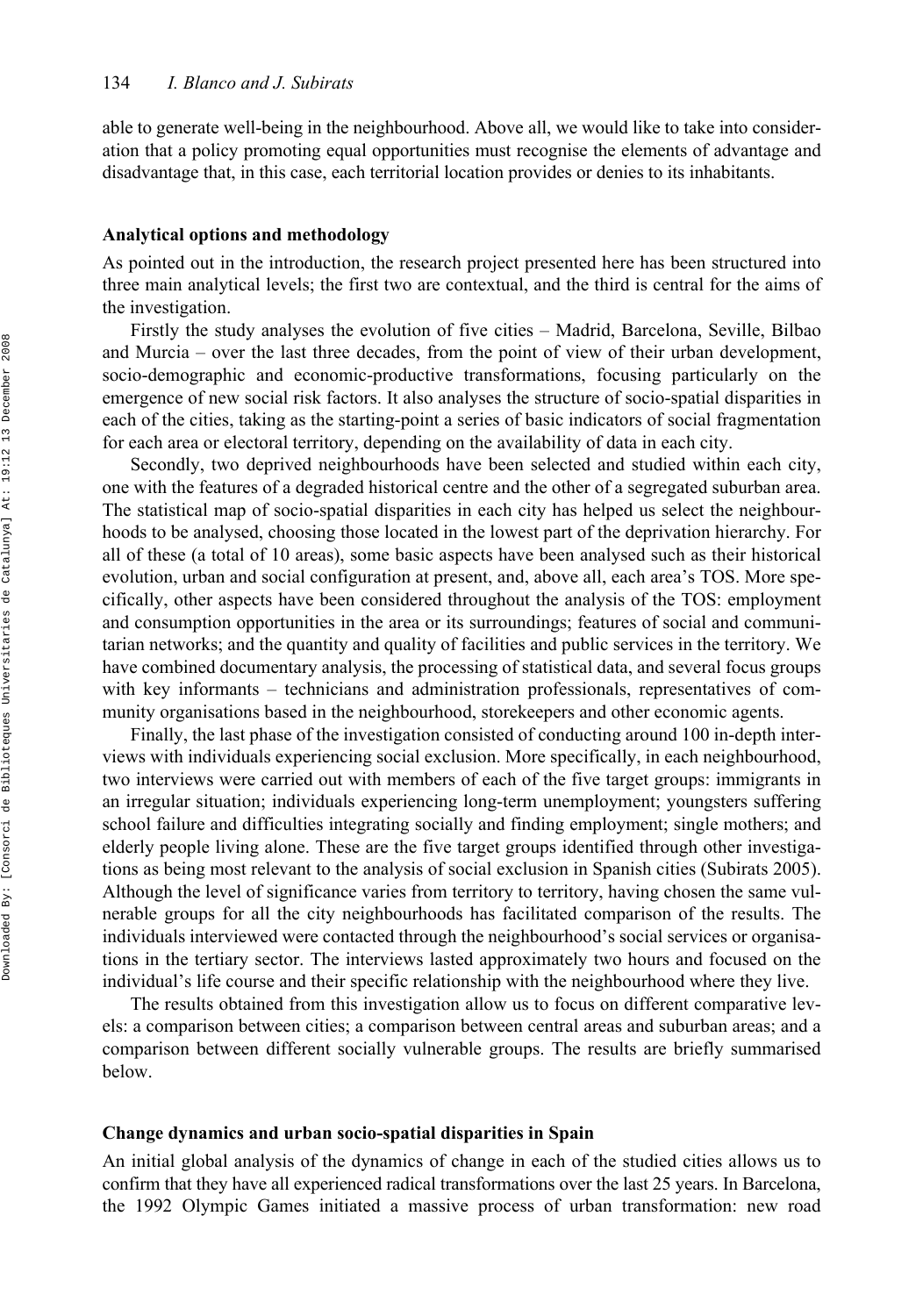infrastructures were built; the regeneration of the historic centre was boosted; a significant part of the city's sea front was regenerated; new downtown areas were created with varied functions; the city's international visibility grew; the number of tourists increased significantly; and, in more general terms, the weight of the tertiary sector grew and firmly established itself in the urban economy.

In Seville, the effects of the 1992 Universal Exposition were similar. The urban transformation project associated with this event included the creation of a whole new arterial network; the railway network was reinforced and the high speed train (AVE) arrived in the city; it experienced a significant river transformation. Just as Barcelona opened itself to the sea, Seville also turned towards its river, which became the new axis of the metropolitan structure, as it had been a few centuries back. Since then, the city has developed a strong commitment to the tourist sector with the consequent increase of specialised stores, hotel accommodation and other related infrastructures; in 1999, the income coming from tourism reached 60% of the local GDP.

Bilbao has also undergone key changes in its urban and economic-productive structures. In the first half of the 1980s, the city was immersed in a profound economic crisis, as a result of the exhaustion of its traditional model of urban development, which was almost entirely based on the iron and steel industry, naval construction and other metal and electrical industries. From the mid 1990s, Bilbao experienced an important process of urban regeneration in terms of reclaiming former industrial sites and the improvement of accessibility. Moreover, an important change in the city's image has also gone hand-in-hand with this process; it has gone from an industrial and port city to a business city and cultural and tourist centre. The construction of the Guggenheim Museum and the transformation of city's long narrow tidal inlets has made the most of the large spaces left obsolete by the iron and steel industry, and, in general, reconstructed the surrounding neighbourhoods. Together, these represent the clearest examples of urban development that reflect the dynamics of change underway in the city.

Neither Madrid nor Murcia held any specific events with the same transformational force as the Olympic Games in Barcelona, the Expo '92 in Seville or the Guggenheim Museum in Bilbao. Nevertheless, the dynamics of change in both these cities have also been important. The city of Madrid has not only maintained its political and economic weight in the country, but has also made the most of being the capital city, becoming a central focus of the economic-financial flows established from Spain towards Latin-American countries; together with Miami, it has turned into a type of Latin-American capital abroad. At the same time, this large economic growth has been coupled with a radical urban expansion, facilitated by a series of urban development action plans (*planes de actuación urbanística*), through which a great amount of new residential areas have been – and are still being – constructed, areas emulating American cities' dispersed urban development model. From a much more peripheral geographical, political and economic position, Murcia has also undergone important changes. The significance of the agriculture sector, although a great deal more important than that in any of the other metropolitan areas in our study, has decreased in favour of other activities related to services and construction. The growth of the city and its metropolitan surroundings has been very important, up to the point where its 391,146 inhabitants (according to the 2006 register) have turned it into the seventh most populated city in the country. In addition to this, we would add the development of a phenomenon of urban sprawl similar to the process observed in Madrid. In addition, improvements in accessibility, the vicinity of the coast and the warm climate has helped tourist activities to expand strongly.

Changes in the social structure of all of these cities have also been very important. Some are in keeping with the improvement of social welfare experienced by the Spanish population as a whole. For instance, important improvements have been observed in all of the cities concerning education and social health. Other socio-demographic transformations, however, have led to the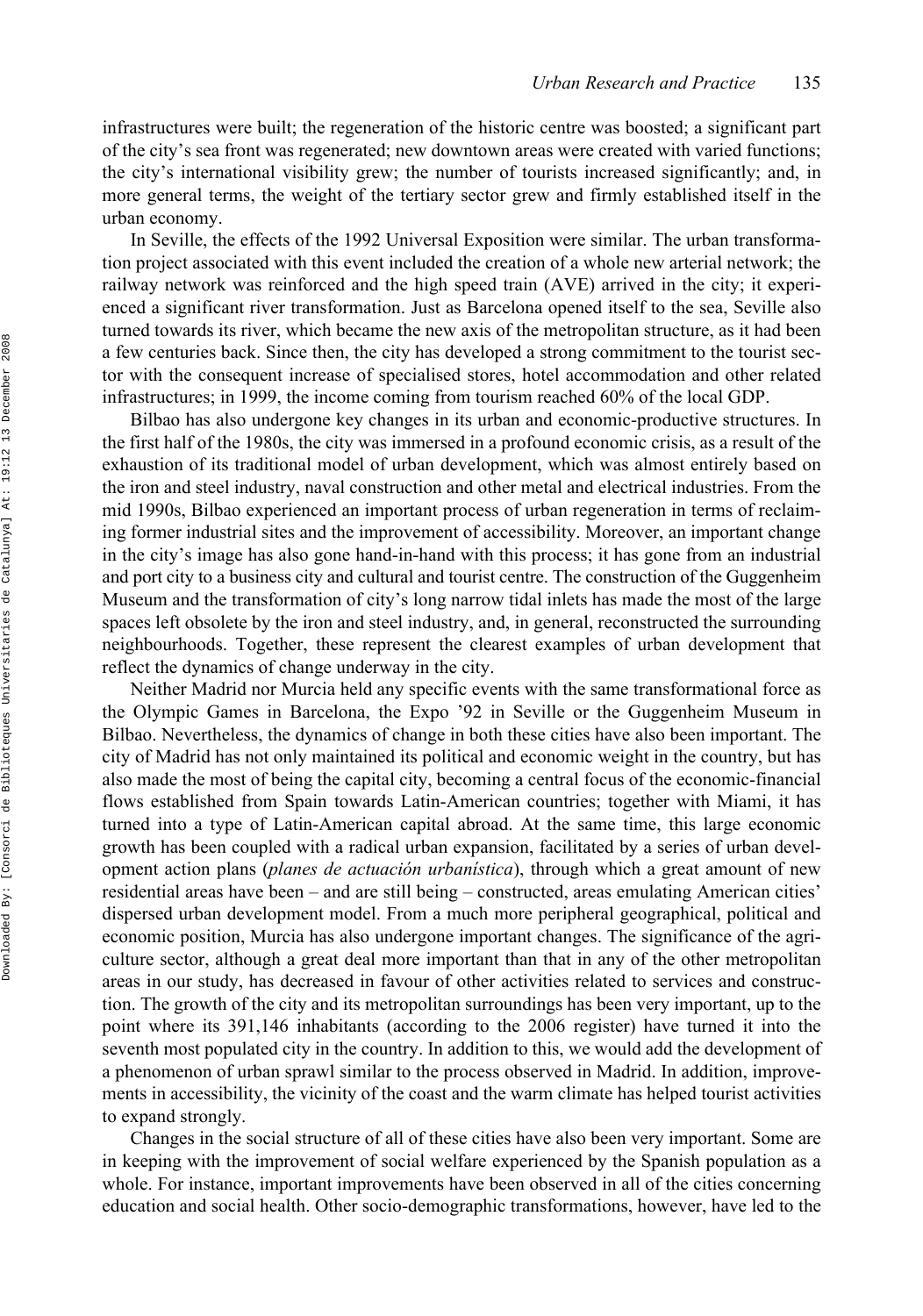creation of new social risk factors, present to varying degrees in all the cities studied. A clear example is the radical transformation of household composition. Over recent decades the number of marriage break-ups has increased radically, as has the number of single-parent households. New forms of deprivation emerged in all these cities associated with the transformation of household types, such as those experienced by the elderly living alone affected by economic and relational insecurity, or by single mothers taking care of children.

Transformations in the structure of the labour market have also been significant. In this way, a decisive increase of the economically active population has been observed in all these cities as the fundamental result of the massive incorporation of women into the labour market. In the same way, a generalised decrease of unemployment rates has also been observed since the mid 1990s. However, the rates of temporary employment contracts in Spain are significantly greater than the European average, despite having experienced a slight downward tendency in recent years. The purchasing power of salaries is particularly low, especially when contrasted with the intense upward dynamics of housing prices. All this has led to the creation of new forms of labour and housing deprivation that have particularly serious implications for certain social groups such as young people, women and immigrants.

The immigration phenomenon is one of the factors transforming the demographic features of the cities studied. If Spain in the mid 1980s was a country that still had a positive migration balance, the increase of immigrants coming from countries to the south has been very intense over recent years, going from half a million immigrants in 1996 to nearly five million in 2007. However, the percentage of immigrants in Spanish cities still tends to be below the average of many large European cities.

Beyond the fact that all these processes of change are common to the national territory, we may also point out that the present socio-spatial disparities vary significantly depending on the cities analysed (Table 1):

- The immigration phenomenon particularly affects the cities of Madrid, Barcelona and Murcia, and is significantly less in Seville and Bilbao. In Madrid, for example, the current foreign population is around 16%, whereas in the central neighbourhoods of the capital such as Lavapiés the percentage reaches 50%. At the other end of the spectrum, Seville has a foreign population of only 3.34%.
- The incidence of unemployment is, on the other hand, significantly higher in Bilbao and Seville. This fact may explain the low levels of immigration to both these cities. Seville is at the top of the unemployment rankings, with 23%. At the other extreme, Madrid's is under 8%.
- If we focus on inadequacies in training, Madrid and Murcia are the worst-ranked cities. The extreme situation is that of Murcia, which has the highest level of unskilled workers and the lowest level of higher qualified workers. Madrid has a rate of inadequate training twice the size of that of Bilbao, Seville and Barcelona, but a rate of qualified individuals similar to that of Bilbao and Seville and significantly higher than Barcelona. This last case points to a certain labour-educational polarisation tendency in Madrid, already identified by other studies (Observatorio Metropolitano 2007).
- Barcelona and Bilbao share a higher incidence of aging population than Murcia and Seville. The proportion of people over 65 years old in Barcelona is, for example, double that in Murcia.
- The incidence of single parenthood has increased at similar rates in all the cities studied, and there no significant differences between them, except in Seville, where the number of single mothers is very low, probably because the traditional household model is still dominant in this city, and more generally in the south of Spain.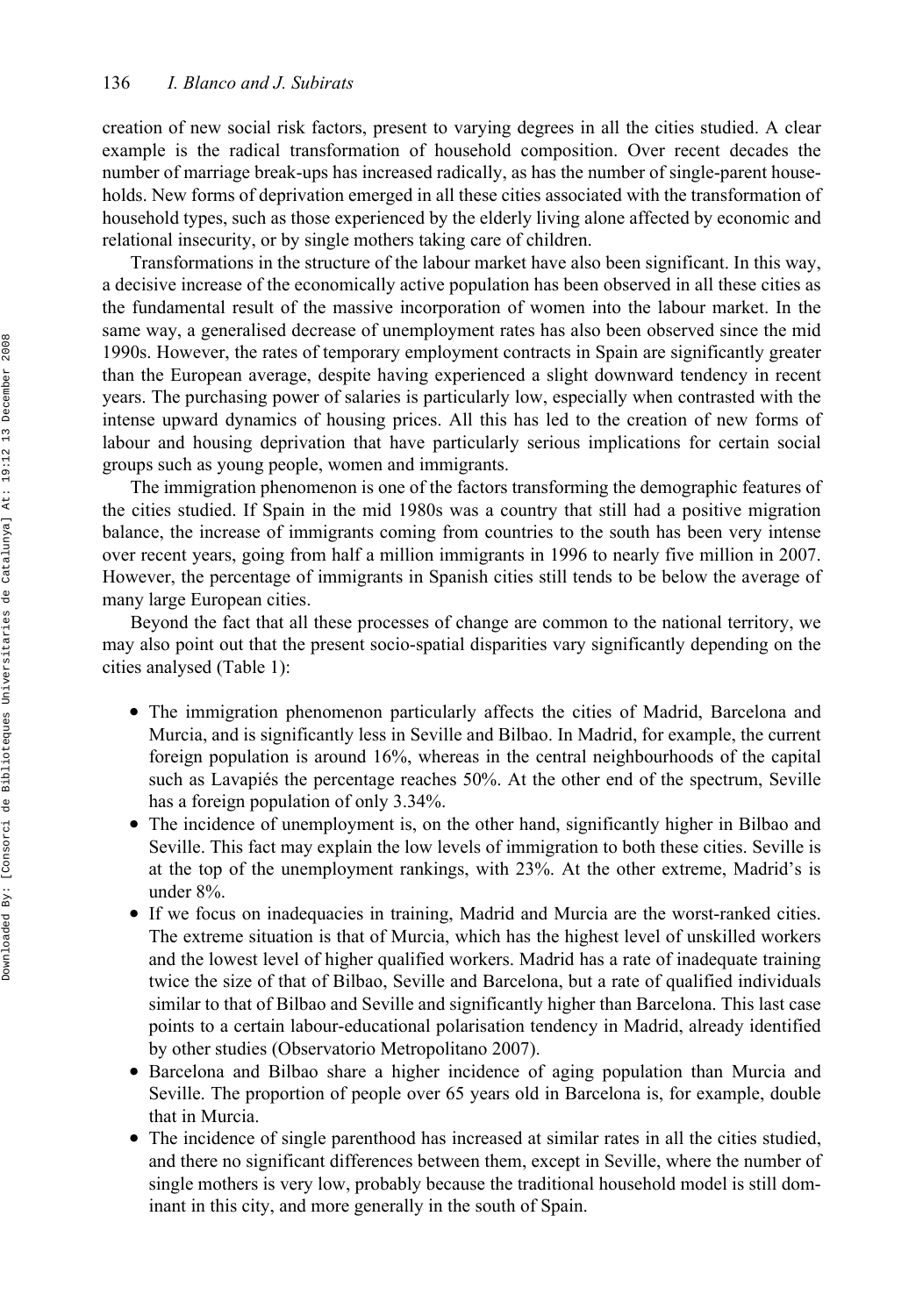|                             | I      |
|-----------------------------|--------|
|                             | Bilbao |
|                             |        |
| المعموم<br>Porial rick in S |        |
| $\frac{1}{2}$               |        |

|                          |                                                   |                        | Barcelona                                                                                              |                      |                 | Seville              |                              |                    | Bilbao                |                    |                      | Murcia                  |                                 |                            | Madrid                       |                     |
|--------------------------|---------------------------------------------------|------------------------|--------------------------------------------------------------------------------------------------------|----------------------|-----------------|----------------------|------------------------------|--------------------|-----------------------|--------------------|----------------------|-------------------------|---------------------------------|----------------------------|------------------------------|---------------------|
| <b>Dimension</b>         | Indicator                                         | City                   | Centra<br>area                                                                                         | Suburb               | City            | Centra<br>area       | Suburb                       | City               | Central<br>area       | Suburb             | City                 | area<br>Centra          | Suburb                          | City                       | Centra<br>area               | Suburb              |
|                          | Employment Unemployment<br>rate $(%)$             | 10.85                  | 14.46                                                                                                  | 13.15                | $\overline{23}$ | 16.9                 |                              | 25.6 14.82 26.59   |                       | 24.87 11.52 18%    |                      |                         | 11.34                           | 7.84                       | 6.7                          | 8.43                |
| Education                | Insufficient                                      | 5.56                   | 12.97                                                                                                  | 21.06                | 5.99            | 1.79                 | 5.59                         | 5.2                | 8.67                  | 18.08              | 29.66                | 47.02                   | 21.10                           | 12.01                      | 19.31                        | 16.77               |
|                          | High qualification 12.85<br>training rate<br>rate |                        | 4.33                                                                                                   | 2.53                 | 18.29           | 11.05                | 1.16                         | 17.77              | 9.97                  | 3.47               | 9.96                 | 2.84                    | 16.21                           | 15.42                      | 9.7                          | 5.64                |
|                          | Demography Aging index                            | $\frac{80}{2}$         | $\frac{2.24}{21.96}$                                                                                   | $\frac{1.09}{15.06}$ |                 |                      |                              |                    |                       |                    |                      |                         |                                 |                            |                              | $\frac{0.8}{21.31}$ |
| Household                | Immigration (%)<br>Single parent                  | 12.25<br>$\frac{A}{A}$ |                                                                                                        |                      | 33.43<br>1323   | $1.47$<br>5.79<br>NA | $1.47$<br>$-1.76$<br>$-1.74$ | $\frac{1.94}{2.1}$ | 1.58<br>7.58<br>10.07 | $\frac{157}{0.72}$ | 0.34<br>1934<br>0.34 | $\frac{111}{22.46}$     | $\frac{1.08}{17.89}$            | $146$<br>$16.5$<br>$11.43$ | $\frac{1.38}{21.7}$<br>10.55 |                     |
| Politics                 | households (%)<br>abstention $(%)$<br>Electoral   | 40.06                  | 49.9                                                                                                   | 48.2                 | 41.15           | 43.64                | 52.52                        | 31.68              | 39.26                 | 44.45              | 30.61                | $\mathbb{N} \mathbb{A}$ | $\frac{\mathbf{A}}{\mathbf{A}}$ | 31.07                      | 34.24                        | 28.82               |
| N/A, Data not available. | Note: All data are the most recently available    |                        | in local and national registers. They date from 2001 and 2006, depending on the cities and the sources |                      |                 |                      |                              |                    |                       |                    |                      |                         |                                 |                            |                              |                     |

*Urban Research and Practice* 137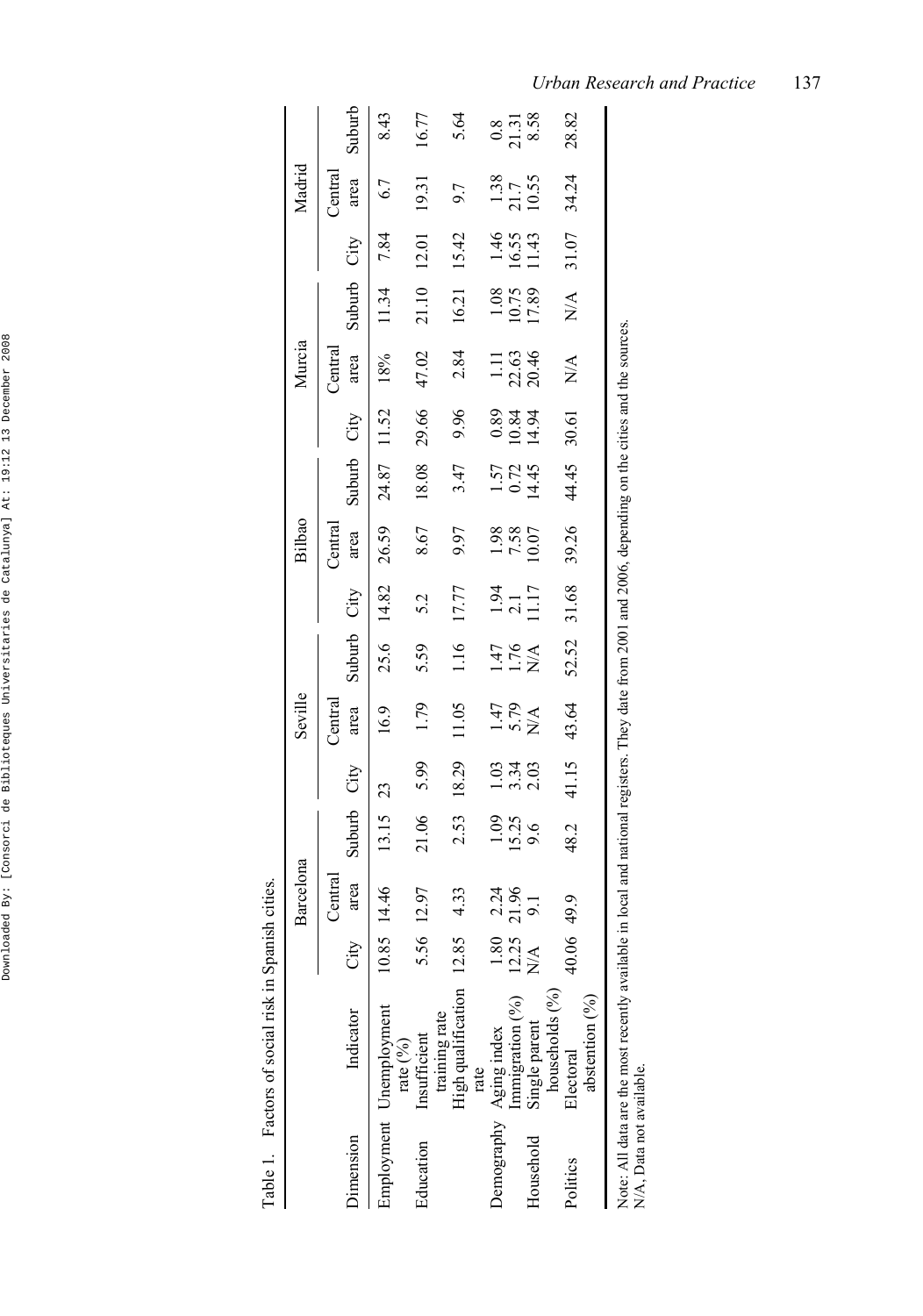• We also find sharp differences between the cities regarding electoral abstention rates. These are significantly higher in Barcelona and Seville than in the other cities. In the underprivileged areas studied in Barcelona, for example, abstentions reach 50% of the electorate, nearly 10 points over the urban average.

To summarise, although the tendencies of urban change have been similar in the five cities, the incidence of social deprivation varies significantly (Table 2). Analysing the possible explanatory causes of these variations goes beyond the aims of this research, although we highlight the fact that such variations – as well as others that have not been identified here, but that certainly exist – justify the need for urban policies to more sensitively address the territorial particularities of social exclusion in different urban contexts. Moreover, we find it useful as a hypothesis, in terms of what has been pointed out in the comparative literature, that the different socio-spatial disparity structures in each city respond to the different local welfare regimes in each metropolitan area.

# **The area as a Territorial Opportunity Structure**

Table 1 introduces the main analytical level of this research, the neighbourhoods. For example, it indicates, in general terms, that the unemployment rates are clearly higher in the deprived areas than in the city as a whole, with two exceptions: the central areas of Madrid and Seville. The levels of training rates are also considerably lower. In this sense, and in contrast to what occurs from a labour-market perspective, the central areas are in a far better position than the suburbs. What this may tell us is that there is a higher degree of social mix in these territories, resulting from young middle-class individuals with a high level of education establishing themselves in central areas attracted by urban downtown effects (e.g. the availability of services, leisure and consumption opportunities, employment and transport). If we focus on the incidence of aging, on the contrary, this is higher in the central areas than in the suburban neighbourhoods; which, associated with high residential deprivation (for example, many buildings do not have lifts) leads to an increased concentration of elderly people living in situations of social isolation. The suburban areas, on the other hand, tend to have a younger population pyramid similar to the city as a whole. The rates of single mothers in the deprived areas are lower than those of the city as a whole, which shows that in Spain this situation is more common among the higher and middle classes. However, it is clear that it is a more intense factor of deprivation in deprived areas than in privileged neighbourhoods. Finally, the results also confirm that the incidence of electoral abstention, as an indicator of political disengagement, is a lot higher in the deprived neighbourhoods than in the rest of the city, with the single exception of the suburban area of Los Rosales in Madrid.

The information obtained from the documentary analysis, interviews and discussion groups with key informants allows us to analyse in depth the TOS of these areas. Regarding the suburban areas, the majority of these were neighbourhoods constructed during Franco's dictatorship,

|                        | Barcelona | Seville | Bilbao | Murcia | Madrid   |
|------------------------|-----------|---------|--------|--------|----------|
| Immigration            |           |         |        |        |          |
| Unemployment           |           |         |        |        |          |
| Insufficient training  |           |         |        |        |          |
| Aging                  |           |         |        |        | $^{+/-}$ |
| Political dissociation |           |         |        |        |          |

Table 2. Synthesis of the variations of factors of social risk.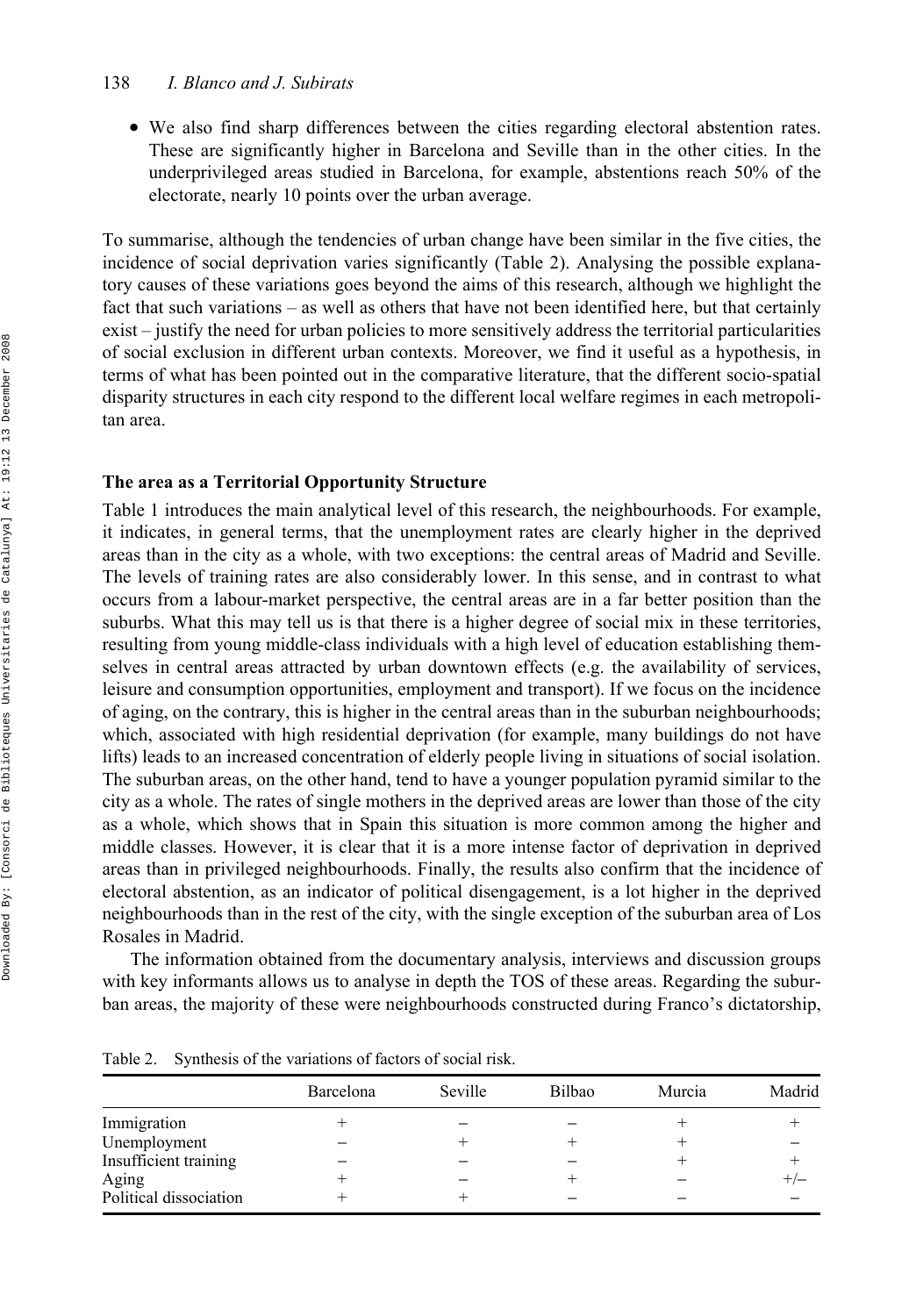between 1960 and 1970, during a period when cities grew rapidly due to the country's industrial development. It was a time of intense and chaotic urban growth, and these neighbourhoods are its clearest expression. In the majority of cases, the dictatorship's public administration simply redefined the uses of the land to permit its housing development in the hands of both private constructors and real-estate promoters or residents building their own homes. In some cases, the administration finished off the construction of buildings. The neighbourhoods were built on the outskirts and frequently far from the urban centres, though close to industrial zones where their inhabitants would work. The land on which these areas were constructed did not always meet the requirements necessary for housing development. Otxarcoaga (Bilbao) and Ciudad Meridiana (Barcelona), for example, were built on the steep slopes of mountains surrounding the cities; Ciutat Meridiana was built on land which, due to its high water content, had previously been rejected for the construction of a cemetery – as a neighbourhood leader once pointed out, what was bad for the dead was good for the living. In all of these areas, the quality of the housing built was extremely poor. The apartments were very small, although they took in very large families and many buildings lacked lifts. Nor was there provision of public areas, infrastructures and basic facilities. In many cases, for example, schools were built through the initiative of the local neighbourhood movement or churches that were established in the area.

What are these neighbourhoods actually like? How have they changed? The arrival of democracy and the consequent expansion of the welfare state initiated a new stage in their urban development processes, although they remain strongly segregated and marginalised from each city's dynamics of growth and prosperity. Regarding the provision of facilities and public services, the residents of these areas still have the sensation of 'abandonment' by the public administration. This is very intense in Tres Barrios – Los Pajaritos (Seville), where the administration's officers in the territory and the neighbourhood leaders agree on the total lack of any public facilities. In between the two poles is Otxarcoaga (Bilbao), which depends on nearby sports facilities, social work and labour rehabilitation facilities, basic health centres, primary schools and a police station. The neighbourhood has also been the target of an urban development programme (*proyecto piloto urbano* and *plan general de urbanización*); however, the neighbourhood movement has strongly criticised the lack of ambition and continuity of such programmes and their lack of attention to social issues. From a social viewpoint, there are a few programmes benefiting the neighbourhood's population, although such social programmes tend to focus on the city as a whole. Ciudad Meridiana (Barcelona), on the other hand, is an example of a neighbourhood that has recently been the target of territorialised and holistic actions that aim to bring about physical and social regeneration. The most relevant in this sense are the area's communitarian plan, an urban development project co-financed by the council and by the Catalan autonomous government, established within the framework of a set of area laws for Cataluña and several social intervention programmes initiated by the local schools, health assistance units and social services.

The presence of economic and commercial activities in these areas is low. In Tres Barrios – Los Pajaritos, for example, there are practically no commercial stores. One of the informal activities gaining importance in the area is selling by hawkers, carried out mostly by residents belonging to gypsy communities. In Otxarcoaga, the density of commercial and business establishments is also far lower than in the city as a whole  $-39.1$  establishments per 1000 inhabitants, compared to the city's average of 94.89. The situation is very similar in Los Rosales (Madrid) and Ciutat Meridiana (Barcelona), although in the latter the north part of the district carries out a significant commercial role, together with Ciutat Meridiana, Vallbona and Torre Baró. The neighbourhood of Espinardo-Espirito Santo (Murcia) is located within a major commercial area, although the large commercial establishments have installed themselves in the surrounding areas instead of in the actual neighbourhood. In fact, the neighbourhood is located in an area that is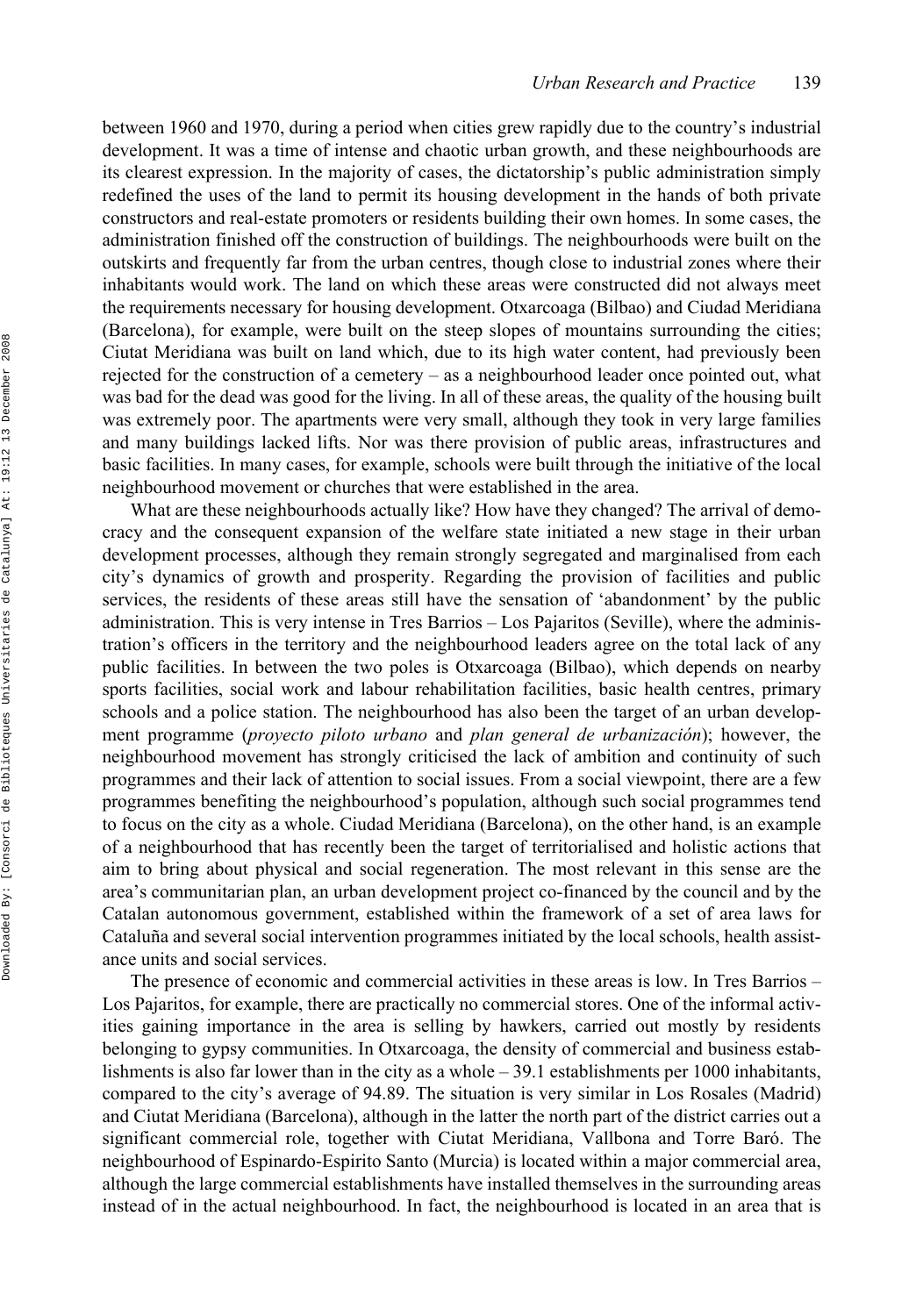undergoing a significant urban transformation process: around the university campus, commercial centres and new residential areas are being developed. Despite this, it is still considered 'an islet of exclusion'.

Finally, regarding networks of affiliation and reciprocity, these processes have followed similar tendencies in all the neighbourhoods. Throughout the 1960s and 1970s they all relied on a very active neighbourhood movement, with a broad social base and considerable mobilisation power. This partly involved very solid mutual trust, reciprocity and solidarity ties, underwritten by the fact that families were large and that they all shared a very similar life situation – originating in the waves of migration within the country. Moreover, at that time the neighbourhood movement created links with what were then underground Christian movements and political parties that led the struggle for democracy. With the arrival of democracy and the incorporation of some of its leaders into the political institutions, the neighbourhood movement lost a great deal of its strength throughout the country during the 1980s. Also, in these types of neighbourhoods the affiliation networks began to suffer the dramatic consequences of unemployment, drug abuse (heroin), and an increase in crime. Since then, the social fabric supporting reciprocity has declined. Situations of loneliness and isolation are common among the elderly and, in general terms, the networks of mutual solidarity have weakened. At one extreme, Tres Barrios – Los Pajaritos has practically no neighbourhood associations, and associative activity is limited to external NGOs carrying out supporting activities in the neighbourhood. At the other extreme is Villaverde – Los Rosales, which has the largest concentration of associations per inhabitant in the whole of Madrid; its electoral participation rates are higher than the city's average.

Central areas present some significant differences compared to the suburbs. From a historical point of view, they are far older, their origins dating back to medieval times; they all grew throughout the period of industrial and urban expansion in the nineteenth century. They have traditionally carried out the role of housing the working and low-income population. They were marginalised by the urban policies of the dictatorship, which gave priority to peripheral urban expansion, and this spurred on the intense socio-spatial degradation of central areas. Beginning in the 1980s, however, the historical centres started to play a very different role in the urban development model in Spain. As a result of the industrial crisis of the 1980s, cities have steadily had to rely more and more on tertiary activities, to the extent that historic centres have been rediscovered as locations containing new commercial, cultural and leisure activities. This is why some of the deprived areas in the old parts of cities are undergoing an intense regeneration process. New middle- and high-class residents are moving to many of these, attracted by the downtown assets of the area. Newly arrived immigrants also settle in these neighbourhoods, to take advantage of downtown effects and because of the continued availability of low-cost (and low-standard) housing and the higher proportion of housing for rent compared to peripheral areas. These are thus very diverse, complex and contradictory neighbourhoods compared to the suburban areas.

These areas are currently still very much affected by a sharp lack of public services, although these deficiencies are compensated for by their downtown location. Moreover, they have, in general, been the targets of urban regeneration programmes, to a greater or less extent. Bilbao La Vieja (Bilbao), for example, has been the object of multiple urban development projects since the 1990s: the 'Puerta Abierta' programme, financed by the European URBAN I programme, which created new cultural services in the city such as BilboRock and BilboArte, and the *Plan de Rehabilitación y Reforma Interior*, carried out urban development remodelling in some of the neighbourhood's strategic areas. There is also the *Plan Especial de Bilbao La Vieja, San Francisco, Zabala*, which began in 2000 and is currently in its second phase of execution. It is an ambitious regeneration programme integrating three neighbourhoods of the old part of the city, co-financed by the Basque government, the Diputación Foral de Bizkaia and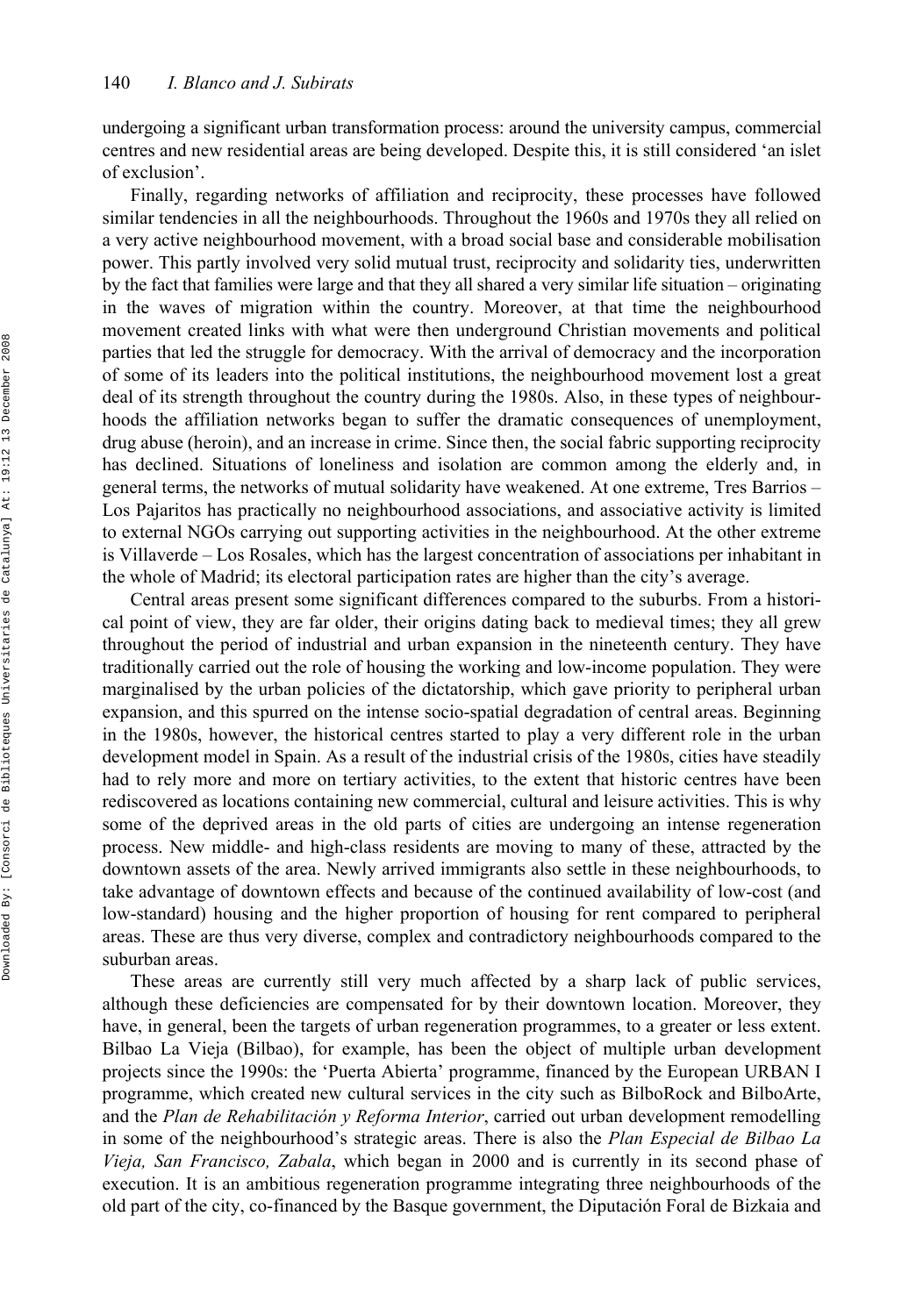the council of Bilbao, and with the participation of several organisations of the city. Although the urban development changes boosted by this plan are clear, the neighbourhood's organisations have criticised the excessive emphasis on urban development remodelling, the lack of solutions offered to the neighbourhood's social problems, and the ineffectiveness of citizen participation mechanisms. Similar regeneration plans and conflicts with the neighbourhood movement are to be found in the rest of the areas, except in the cases of La Paz (Murcia) and Valdeacederas (Madrid), where rehabilitation is in hands of the private sector. Particularly in La Paz, the rehabilitation process is being boosted by a powerful developer and construction company. Motivated by speculative interests, it offers to buy residents' houses in areas on the city outskirts in order to allow a massive housing and building demolition programme as part of the area's complete reconstruction.

The downtown assets of these neighbourhoods have been a powerful element attracting private investment. In general terms, the commercial fabric of these areas is highly dynamic. The neighbourhood of La Barceloneta (Barcelona) is representative in this sense. Despite its having a commercial structure that does not seem to respond to the everyday needs of its residents (the nearby stores are, in fact, in crisis), it has very dynamic catering and leisure sectors, due to its location on the city's seafront and its consequent capacity to attract tourists. The commercial sector in Bilbao La Vieja, on the other hand, is changing following the arrival of immigrant populations who are acquiring a very significant part of the traditional commercial stores, introducing new products and new more extensive opening hours. But, most of all, private investment is directing its attention towards the property market. The case of La Paz has already been highlighted. In La Barceloneta, despite public leadership of regeneration policies being clearer, private initiatives are placing heavy pressure upon the market trying to gain more locations for tourist businesses. For example, many foreigners coming from elsewhere in the European Union, as well as high- and middle-class indigenous people, are purchasing houses as first and second homes, generating sharp upward pressures on the price per square metre. In Valdeacederas (Madrid), there has also been an intense purchasing process over the last 10 years, where private investors have acquired land, store houses and business premises in order to demolish them and build housing for the middle class.

The property market dynamics in the central areas are, however, contradictory. On the one hand, these areas still contain a large proportion of low-cost housing, due to the decayed and precarious state of a good part of its accommodation. On the other hand, however, its repositioning in the urban system has attracted many people from the high and middle classes. As a result it has witnessed a rapid increase in the value of land and sharp increases in the price of housing, which has increased at a faster rate than elsewhere in the city. The speculative interests of owners frequently leads to cases of eviction, through legal and illegal methods, targeting the most vulnerable section of the population.

Finally, the associative fabric of these central areas is far more rich, diverse and complex than that of suburban areas. Again, in La Barceloneta there are large numbers of neighbourhood organisations, religious groups, groups of the elderly, of immigrants, storekeepers, squatters, and so on, and even umbrella platforms (such as Platform Defending Barceloneta) that bring together many organisations that fight against the area's gentrification dynamics. Bilbao La Vieja is also a good example of a neighbourhood with a high associative density. Some projects are quite innovative, such as *Arroces del Mundo* (Rice all over the world) or *Red Connecta* (Connecting networks), which try to establish intercultural links between the area's multiple associations and groups.

In summary, the suburban areas tend to suffer from a shortage of infrastructure and public services, an absence of commercial and productive activities and a critical weakness in their associative fabric. Their residual situation in the urban system in general leads to low interest in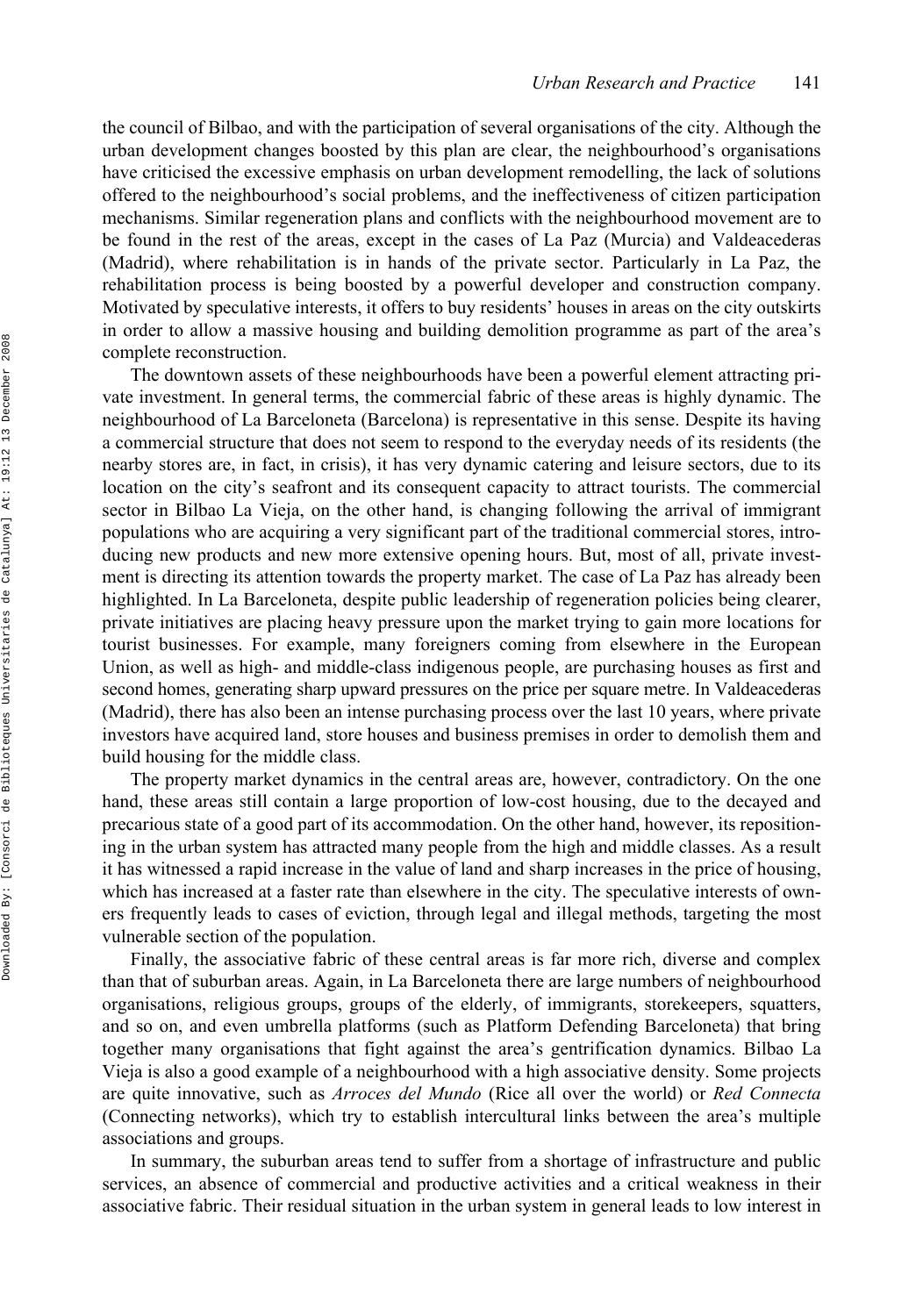the property in the neighbourhood. Its population is still largely indigenous, although in recent years they have begun to receive immigrant populations who initially arrived in the city centre but have had to move towards the suburbs because they are unable to resist the pressures of gentrification. The central areas have their relative weakness in terms of facilities and public services, compensated by urban downtown effects and by the fact that public intervention in these areas tends to be more intense. The commercial and productive structure is more dynamic. The associative fabric is richer and more diverse. However, these areas are experiencing strong pressures from the property market, generating severe situations of residential deprivation and vulnerability.

In an effort to synthesise these developments, we may also point to significant differences between cities regarding the analysis of the TOS of their deprived areas (Table 3). Madrid and Murcia are the cities that give a greater leadership role to market agents. State intervention is relatively low, so the market agent's power is only partially balanced by communitarian networks. In Seville, the intervention level of the public authorities, market agents and communitarian networks is alarmingly low in the suburban neighbourhood, which seems abandoned to its own dynamics of socio-spatial segregation. The presence of the three types of actors is somewhat higher in the centre; in fact, the area of San Gil is experiencing a significant transformation, although it is not an area with the same downtown assets as others surrounding it, therefore its urban regeneration process is less intense. Bilbao and Barcelona show higher levels of public intervention than in the rest of the cities, particularly in the historic centres undergoing an intense urban regeneration process led by the public authorities. Their historic centres also show high associative density. In the central area of Barcelona, market agents also operate intensely. Nevertheless, the presence of these three types of actors does not necessarily imply that their aims and interests coincide, but that the regeneration process is creating social tensions and significant political conflict. The suburban areas of Bilbao and Barcelona benefited more from the presence of public and communitarian agencies than in the other cities, although it is by no means enough to counteract the processes of social exclusion in these territories.

## **Life course and Territorial Opportunity Structures**

How do the different social groups relate to the area in which they live? To what extent does the neighbourhood condition, positively or negatively, individuals' life course? What variations may we highlight in terms of the groups and the territories?

The first conclusion we may draw from the analysis of the interviews is that under no circumstance are territorial elements, in themselves, the cause of the exclusion trajectories of the interviewed individuals. The factors that trigger deprivation are 'extraterritorial'. In all cases, the situations of vulnerability are understood according to a number of different factors; however, if we should highlight any, the ones that stand out because of their explanatory relevance are precisely those that are 'extraterritorial'. For instance: irregularity is the factor that contributes most to the social deprivation of immigrants, and this is independent of the area where they live; among single mothers, it is the fragility of family ties that more clearly exposes them to a situation of risk, and such a situation is also independent of the territorial factor. This, however, does not prevent such disadvantages external to the territorial factor from being reinforced by location.

It is also true that many of the individuals interviewed stated that their neighbourhoods hold resources that compensate for the problems they suffer. For example, they highlight how in their area they may gain access to certain public resources like social services, health services or certain facilities, as well as education and cultural services. They also tend to stress the importance of family, friendship and communitarian networks in the neighbourhood that act as supporting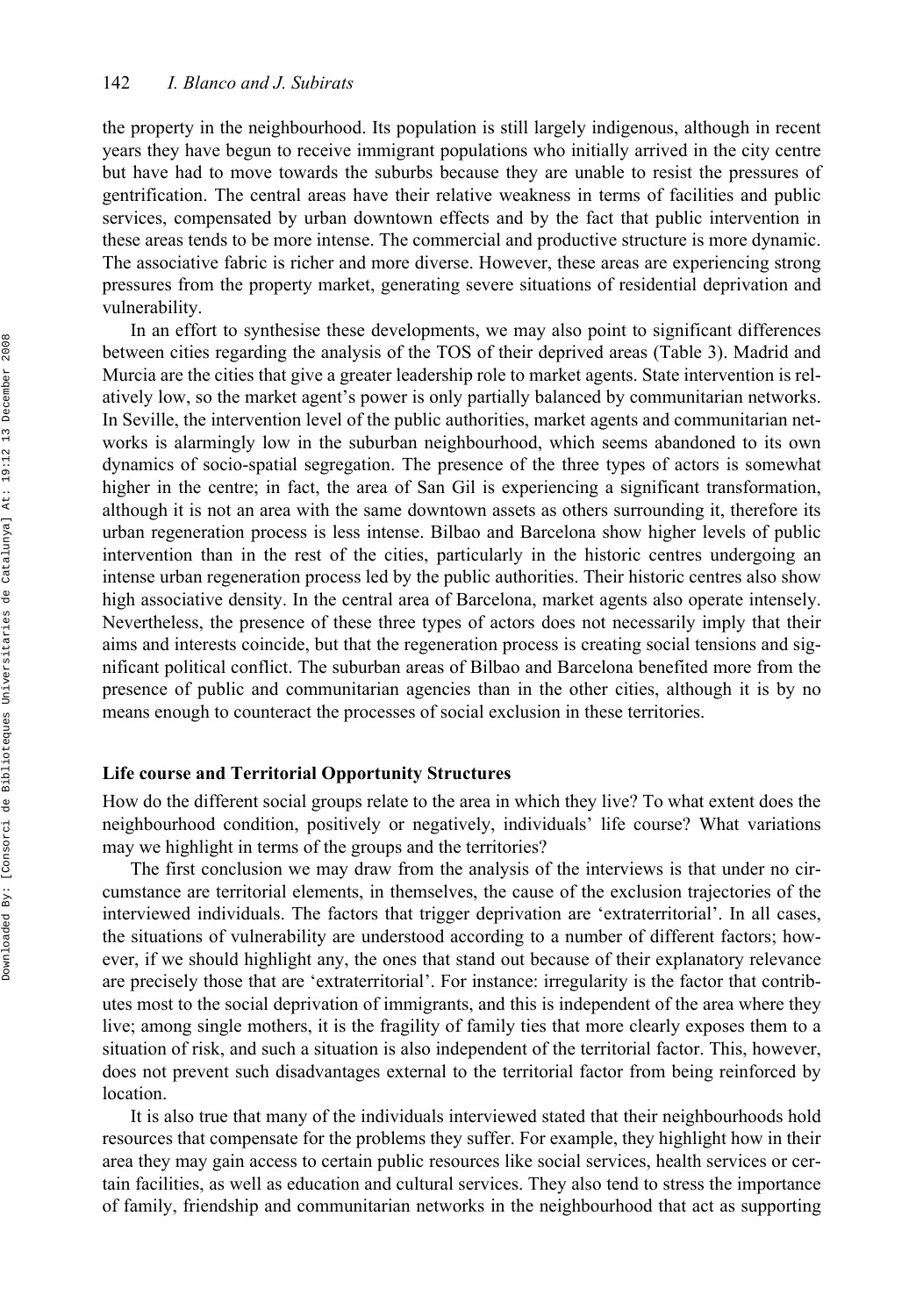| Control Co               |
|--------------------------|
|                          |
|                          |
|                          |
| í                        |
| $\overline{\phantom{a}}$ |
| ì<br>ł                   |
| ¢                        |
| l                        |
| l<br>l<br>j              |
| $\vdots$<br>i<br>į<br>l  |

| and the community of the context.                                                |           |                            |                            |                      |                        |                         |                       |                    |                       |                          |
|----------------------------------------------------------------------------------|-----------|----------------------------|----------------------------|----------------------|------------------------|-------------------------|-----------------------|--------------------|-----------------------|--------------------------|
|                                                                                  |           | Barcelona                  | Seville                    |                      |                        | Bilbao                  | Murcia                |                    |                       | Madrid                   |
| Territory/TOS spheres                                                            | Centre    | Suburb                     | Centre                     | Suburb               |                        | Centre Suburb           |                       | Centre Suburb      |                       | Centre Suburb            |
| Associative and communitarian<br>Public authorities<br>Market agents<br>networks | 딈<br>High | Medium-high<br>ŠΣ<br>SO(2) | Medium<br>Medium<br>Medium | Low<br>Medium<br>Low | High<br>Medium<br>High | Medium<br>Low<br>Medium | Low<br>High<br>Medium | Day<br>High<br>Low | Low<br>High<br>Medium | Medium<br>$L$ ow<br>High |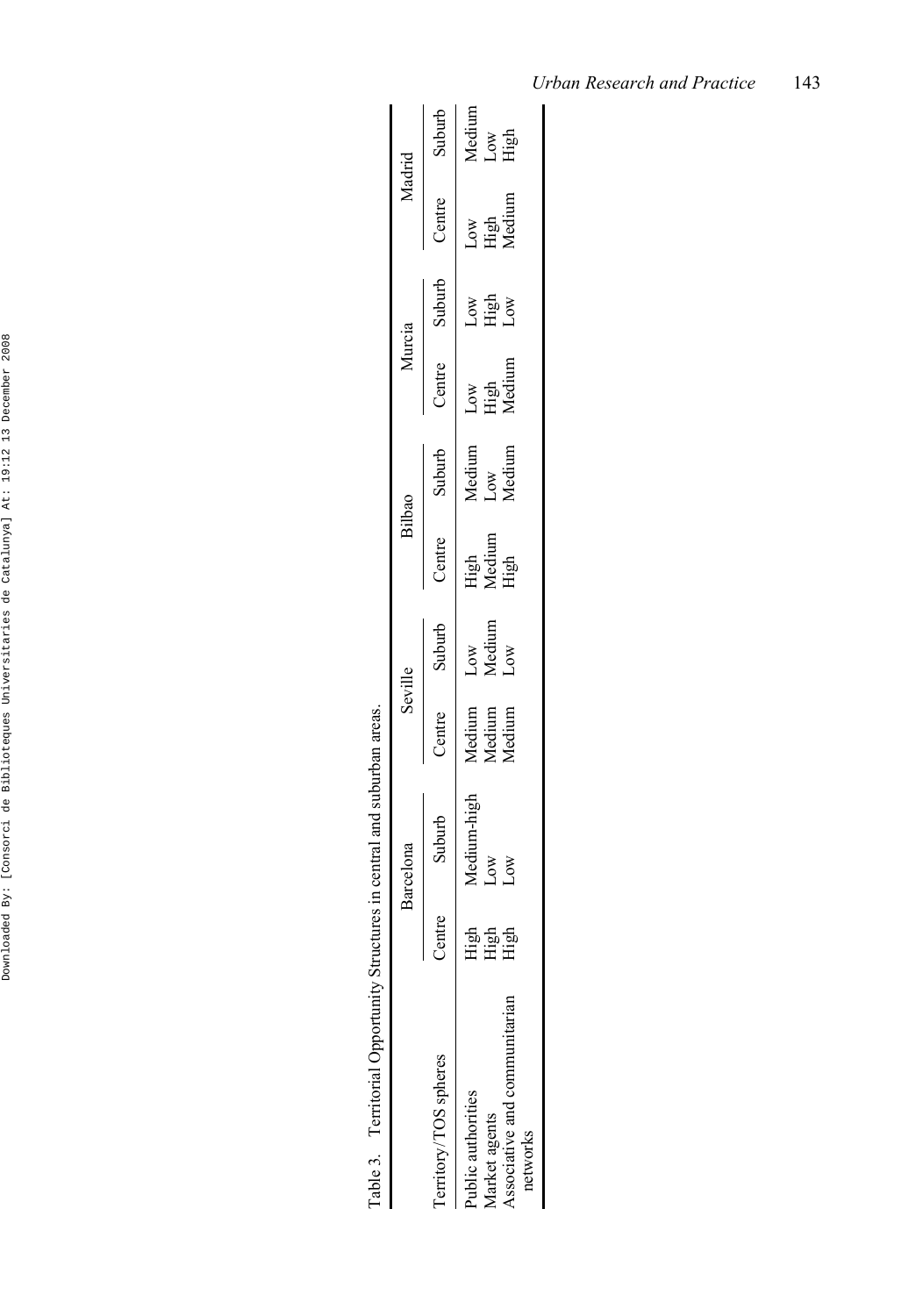and social insertion elements and are taken as crucial among those individuals with stronger territorial feelings. Even certain establishments in the area allow residents to satisfy the need to have basic consumer goods nearby, or there are some (very few) productive activities that are a source of income for their inhabitants. In other words, the neighbourhood is not only perceived in negative terms, but also as a space of access to certain resources considered positive by the individuals interviewed.

Another idea that points to the decisiveness of the microterritorial factor is the capacity to move about and, therefore, to look to other urban areas for the type of resources that are not available in their own area. In the central areas, the dependence of individuals on territorial resources is lower due to the downtown effects, for instance being near to a wide variety of public and private resources such as health centres and social services, learning centres, libraries and areas for leisure and consumption activities. Similarly, in the suburbs, the general improvements in the public transport infrastructures favour the population's mobility. Also, some of these neighbourhoods, despite being geographically on the outskirts, are close or even next to large commercial or industrial urban areas.

However, as we have already pointed out, the interviews have allowed us to observe how the territorial factor definitely and decisively bears on individuals' life courses. The way in which territorial elements operate, however, varies significantly in terms of the groups and in terms of the area, whether central or suburban. The following are the most significant conclusions we have drawn from analysis of the interviews.

With regard to the long-term unemployed, we must highlight the diversity of the group, referring to both the individual trajectories of those interviewed as well as the relationship patterns with the territory. In the 1980s and early 1990s, this would have been one of the predominating deprivation factors, corresponding to a middle-aged male who had lost his job in the factory as a result of economic restructuring processes. At present, it is a far more heterogeneous group.

Among the factors triggering unemployment and its consequent social deprivation, we may find a series of different situations such as chronic illnesses, addiction to psychoactive substances, mental health problems, divorce, or the fact of belonging to an ethnic minority (e.g., the gypsy population). This is why it seems difficult to find a common factor grouping these individuals. However, we may confirm that, in general terms, the effect of the territorial factor on these individuals' later trajectory of exclusion tends to be lower than that of other groups, especially among men who view their job opportunities as strictly located in the industrial activities on the city's outskirts. There are no clear patterns of variation in terms of the area as central or suburban, beyond the fact that in central areas the price of housing is on the rise and the common situation of paying rent exposes this group to a greater degree of housing vulnerability.

Among single mothers, the critical point in the exclusion trajectory is usually the partner leaving soon after the birth of a child, a problem that is commonly accentuated by adding to this situation the care of other members of the family (elderly dependent individuals) and by the fragility of family networks outside marriage. All this frequently leads to psychological depression and stress. This group depends on two types of very territorial resources: on the one hand, casual family and neighbour support, which is higher depending on the strength of the individual's territorial attachment, no matter whether the neighbourhood is central or suburban; on the other hand, public educational, cultural and playtime services (e.g. nurseries, schools, libraries, play areas, sports facilities, after-school activities) free the mother from family overload. In suburban areas, the availability of these services is often perceived as scarce. In central areas, though more of these services are offered, they often do not fully adapt to the profile of the most vulnerable population, and tend to be perceived as facilities and services for the city as a whole. The territory also plays a leading role in other senses: for example, the extent to which it may offer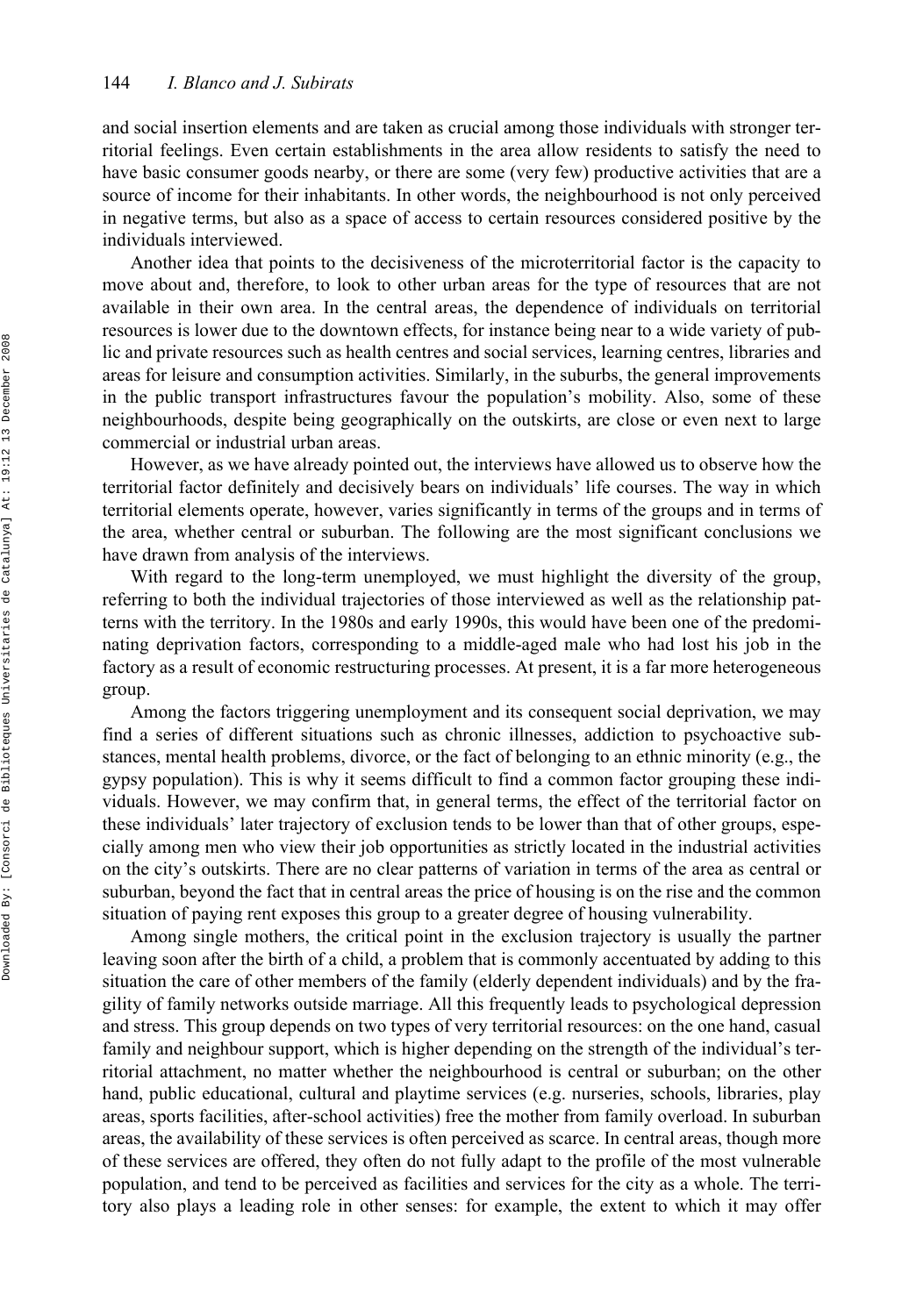employment insertion opportunities – the proximity between the place of work, school and home is essential for these women; or the extent to which the neighbourhood offers opportunities to use public areas (squares, streets, etc) in safe conditions.

Among the elderly, the most incidental risk factors are health (physical and mental) problems deriving from aging, loneliness arising from the death of a close member of the family (usually the partner), a feeling of abandonment by other family members, and scarce economic resources. Territorial elements have a strong effect on this group, and the differences between central areas and suburban neighbourhoods are significant here. In both types of area, urban development and aspects related to the built environment and the area's topography play an important role; for example, buildings lacking lifts and other architectural barriers create problems, and the steep gradients of the suburbs exacerbates these situations. The availability of institutional and communitarian support networks is also fundamental, for instance those offered by social and health services, homes for the elderly, facilities for the elderly and, more generally, the provision of specific services to this group. Their dependence on such territorial resources is sharper than that of other groups due to their particular mobility problems. With regard to the differences between the centre and the suburbs, it is important to highlight how the most deprived elderly individuals are common targets of eviction them from their homes, by both legal and illegal methods.

The main causes of deprivation among young people concern their school career: lack of motivation for their studies, truancy, negative influence of other group members, and antisocial behaviour at school, as well as other types of antisocial behaviour in public areas. School failure for this group creates obstacles not only to their employment insertion, but especially for their professional promotion. Concerning the effects of territorial factors, this group's greater capacity to move around the city generally reduces their dependency on the territorial structure of opportunities. They tend to move more around the city searching for job and leisure opportunities. They even make friends with a certain independence of the territory. However, certain territorial elements bear intensely on this group. Particularly among the youth of the suburbs, social stigma weighs heavily, with more or less serious consequences for their opportunities to find work. They tend to see the neighbourhood as an area that offers very little in the way of leisure opportunities; they often feel little identification with the area, and express their wish to leave. Young people in the centre tend to identify more (in a positive way) with their neighbourhood, and are more active in the area's affiliation fabric. However, as for all the groups living in the centre, they find it increasingly difficult to continue living in their neighbourhood due to excessive increases in housing prices.

Finally, referring to immigrants in irregular circumstances, their situation of deprivation comes from the fact of not having a residence permit: the threat of being forcibly repatriated makes them feel very insecure. In many cases, this situation of vulnerability leads them to live in deprived housing conditions – for example, paying high rents out of proportion to their income and living in overcrowded conditions. It also leads to working without contracts, and therefore to a situation where they lack legal protection. Despite this irregularity, they manage to gain access to institutional support services such as education, health, social and employment insertion, all of which are of a strongly territorial nature. In their own territory, these individuals also tend to weave reciprocity networks, particularly with other immigrants coming from the same or a similar community of origin. The presence of such personal networks is an important factor when deciding where to live, as well as the price of the housing and the possibility of renting. Moreover, the presence in the neighbourhood of stores and services oriented to immigrant populations – telephone booths, food stores, legal advice services for foreigners – satisfy the group's specific needs and may constitute a job opportunity in the neighbourhood. Many of them arrive in the city through the centre, attracted by the presence of these types of public, commercial and communitarian resources, but they have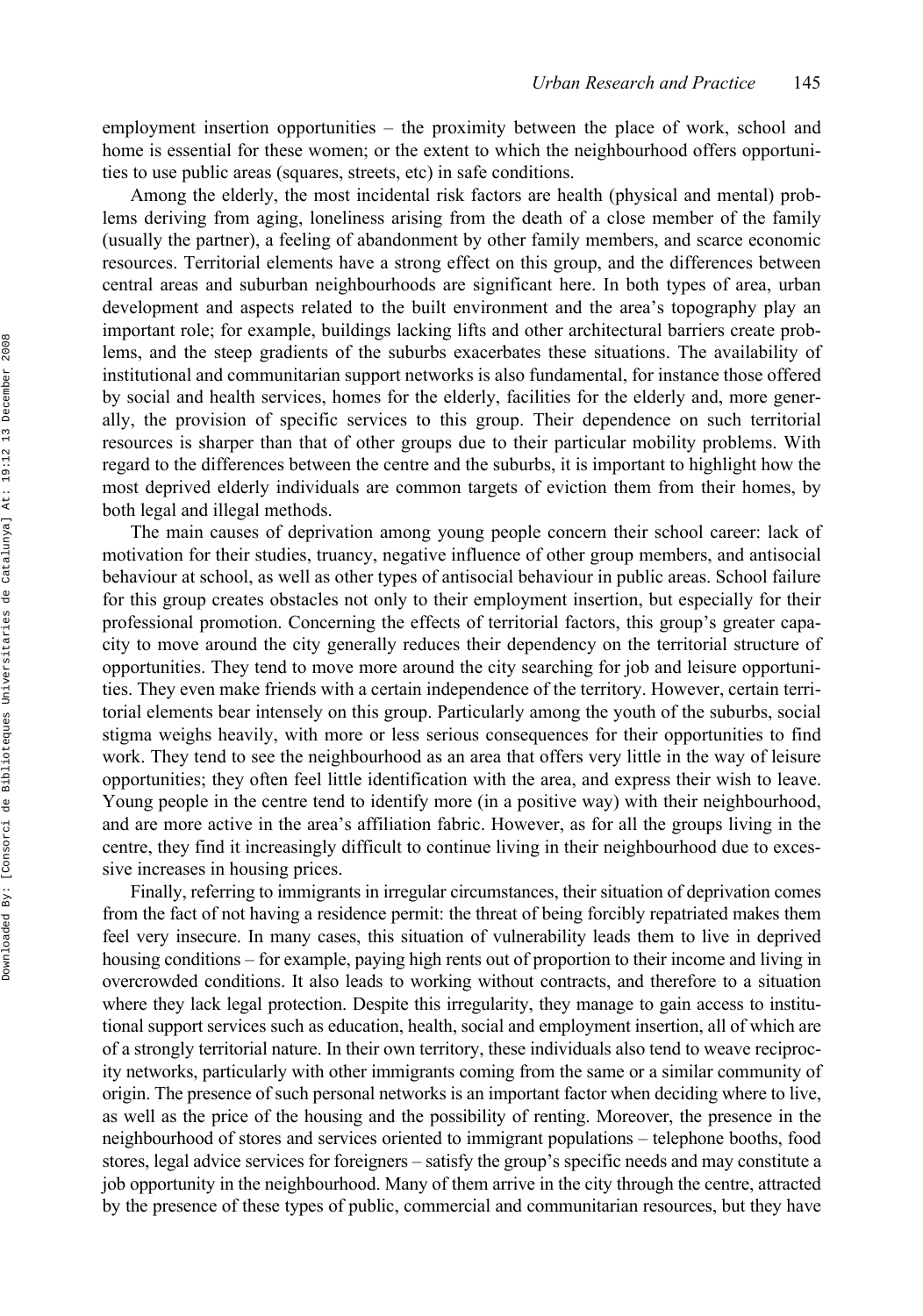suffered from pressures in the property market and have had to move to the suburbs, where the rate of immigration growth has, in recent years, been a lot higher than in the centre, although overall the centre still holds a higher proportion of the immigrant population.

### **Conclusions**

Our investigation has marked similarities with other studies carried out concerning area effects in processes of social inclusion and exclusion. We may state that, especially in the suburbs, the territorial factor increases its effects in the processes of entry to and exit from situations of social vulnerability and the risk of exclusion. In addition to the particular situations of personal or family deprivation and deficiency, which tend to be common among these groups, factors such as isolation, lack of adequate public transport, and insufficient commercial services and public service infrastructures compound their situation. It is evident that this does not happen in the same way in the five cities studied, and, in this sense, the presence of a social network or proactive policies in this direction has a clear influence. In the central areas analysed, the impact of the territorial factor on living conditions and on opportunity structures is less decisive, especially when individuals make the most of downtown effects to gain access to 'the city's' services. However, the conditions of substandard housing in some of the areas where urban regeneration measures have not been taken are indeed significant, as they become low-price locations and are, lately, being occupied by immigrant individuals and families, which later contributes to the neighbourhood's 'notoriety'. At the same time, and most recently, the increase in urban land values in some of these central areas is leading to the expulsion, under pressure, of some of the most vulnerable groups.

Nevertheless, we may state that in Spain we cannot speak of the extreme situations found in some European cities, in the areas of these large cities, because throughout the 1980s and the 1990s the issues ignored by the former dictatorship were vigorously addressed, and therefore lifestyle conditions generally improved. Only in the last 10 years have the effects of major changes in the productive system (deindustrialisation, dislocation), in employment conditions (instability), in the household structure (fragility, break-ups), or in social composition (immigration and the unprecedented lengthening of the life cycle) begun to have an impact. It is only recently that certain circumstances occurring in other European countries over the last 20 years are now becoming visible in Spain in these areas.

If we try to detect factors that may be useful to us from the viewpoint of determining which policies should be pursued to counter this situation, it is relevant to consider some elements that have not appeared in the investigation we have carried out. On the one hand, public housing policies have had negative consequences, as they have turned out to be segregating and hinder the 'normalisation' of certain areas. In the situations analysed, the major form of urban growth initiated in the last period of the dictatorship, coming from a period of economic expansion and massive internal migration, encouraged the building of housing areas that did not take into account their connection with the existing urban structure. These housing projects were often carried out in complicated locations or without adequate transport connections, allowing land costs to dominate the process.

In the examples analysed, we have not come across any very specific or focused policies in these areas that could create situations of social stigma. It is true that in many of the 10 areas studied there have been – and continue to be – specific actions in this sense, but we understand that they have not directly led to labelling such neighbourhoods as 'dangerous', nor to their being avoided by others. It is more precise to state that the lack of specific actions in these areas generates problems that could be avoided if the particularities of each location were taken into account when developing policies.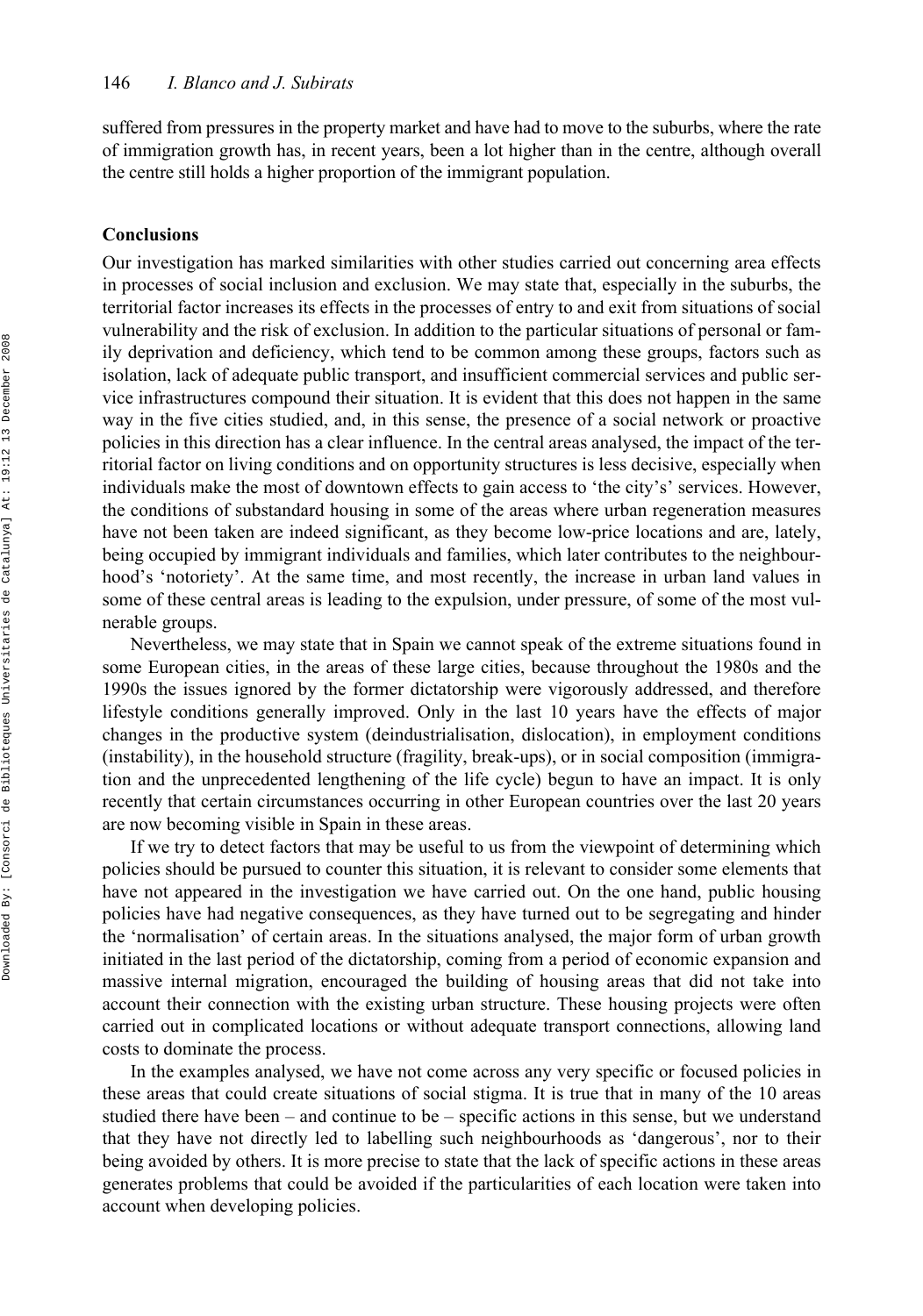The presence of cultural or identity factors based upon perceptions, values and shared experiences has been perceived as very relevant, especially for the design of a new breed of urban policies. As we have already mentioned, these areas are generators of deprivation or lack the conditions that would allow their residents to gain access to existing opportunities; but at the same time, they provide their inhabitants with resources. The factor of proximity creates better conditions for access to certain services and, in some cases, the presence of family or social networks facilitates the continued existence of supporting, cohesive, and cooperating structures that exist outside the ordinary channels provided through public institutions. In this sense, the presence and density of networks of ethnic origin (e.g. gypsies, immigrants), or the presence of the memory of the area's construction and its first inhabitants, act as key elements of communitarian relationships.

The following are a series of general elements to be considered in terms of the urban policies to be created. First, there is the need to recognise the territorial specificities of different social problems. We have confirmed how each neighbourhood contains diverse situations, and that the fine tuning of the policies applied, making the most of the existing resources and a precise diagnosis of its potential and weakness, could ensure higher rates of innovation and change in the opportunity structures of its residents. Urban policies should therefore emerge from the recognition of these social and relational factors. Second, there is a need for policies to go beyond the fragmented and partial social viewpoints from which they currently develop. Policies should seek to integrate each territory's different approaches, different professional logics and different governing spheres. Urban policies cannot be limited to urban development policies. They need to be focused on and build upon community-based logics, and we have demonstrated how in these areas this is conceived as a very positive approach. Building upon this recognition, it is essential that urban policies be led by local government; that their design and implementation articulate the experiences and initiatives coming from the different governing spheres, starting from local leadership and incorporating the rest of the existing actors and resources in the territory.

Urban policies in Spain up to now have been public intervention programmes focused largely on creating infrastructure, cleaning up locations and constructing housing, public areas or transport access. There is no tradition that articulates these policies with social, educational or environmental policies. In recent years, some initiatives have emerged recognising, implicitly or explicitly, the limitations of this way of approaching urban policies. At the same time, arising from other policies already mentioned, there is a growing awareness of their limitations, and this is why transversal approaches have recently become so popular. The analysis carried out in the 10 areas, and the interviews carried out with groups affected by the dangers of exclusion, confirm the need to advance the testing and application of urban policies that go beyond the limitations of urban development and the limitations and competences of local governments, if policies are to make the most of existing resources and improve the inhabitants' opportunity structure.

### **Acknowledgements**

This project has been financed by the Ministry of Education and Science in the framework of the National Program of R & D (SEJ2004-01945/CPOL). Its lead investigator is Dr Joan Subirats. It has counted on the participation of IGOP, as well as the University of Murcia, the University of the Basque Country, the Institute of Regional Development of Seville, and the University Rey Juan Carlos of Madrid.

# **Note**

1. Here we are referring to the URBEX programme, *The spatial dimensions of urban social exclusion and integration: A European comparison*, financed by the IVth Programa Marco of the European Union and coordinated by Dr Sako Musterd, of the Amsterdam Study Centre for the Metropolitan Environment in the University of Amsterdam. This project included 12 cities: Rotterdam, Amsterdam, Paris, Naples, Milan, London, Birmingham, Hamburg, Berlin, Brussels and Ambers.